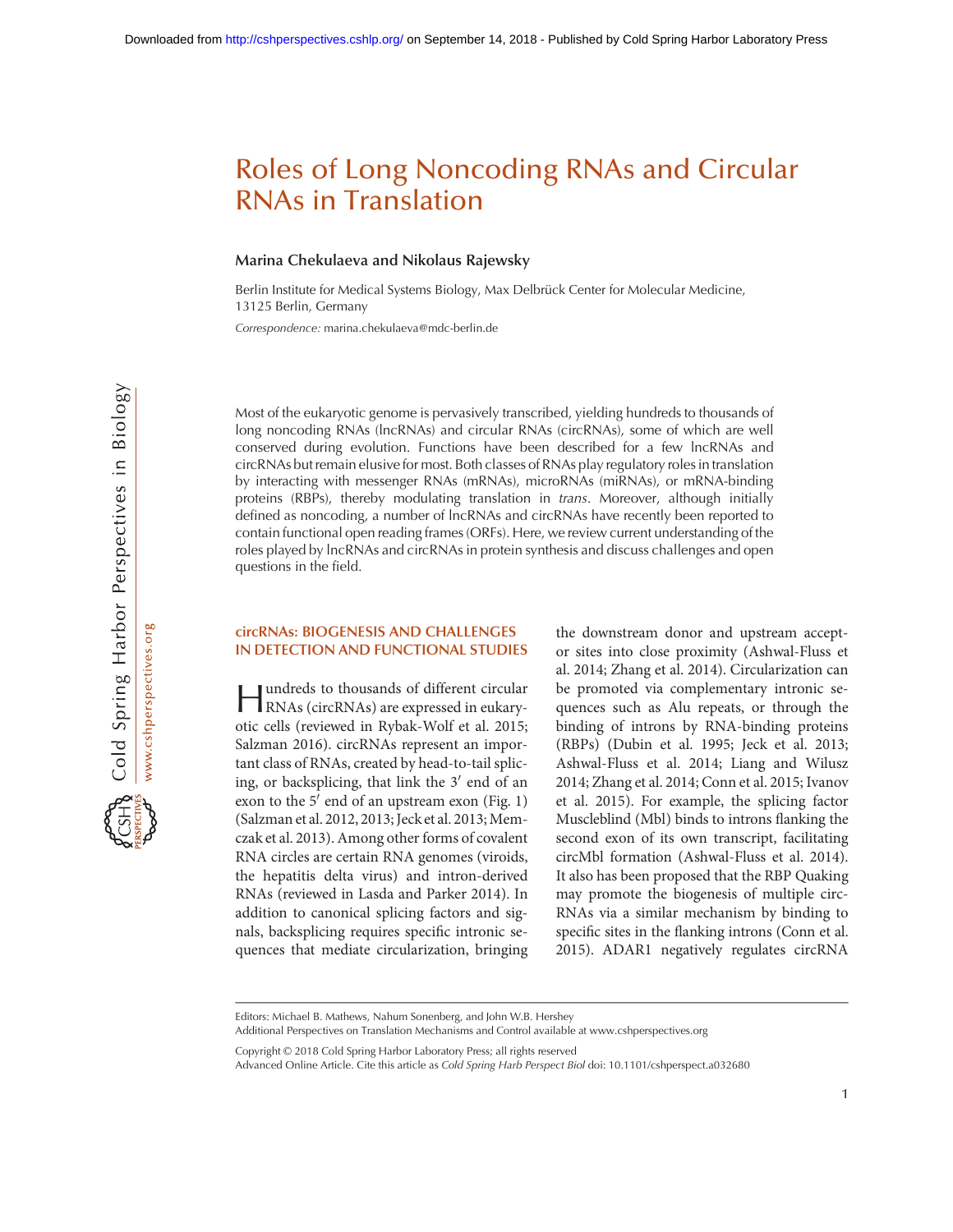

Figure 1. Scheme illustrating biogenesis and regulatory roles of circular RNAs (circRNAs) in translation. circRNAs form as a result of backsplicing, when flanking introns are brought into close proximity because of complementarity or through the binding of introns by specific RBPs. circRNAs play regulatory roles in translation, by acting as sponges and possibly transporting microRNAs (miRNAs) and RNA-binding proteins (RBPs), as well as regulating miRNA levels via tailing and trimming. Some circRNAs contain translatable open reading frames (ORFs). Regulatory proteins are shown, and examples are in parentheses. See text for more details.

biogenesis through A-to-I editing, thereby decreasing RNA base-pairing between the flanking introns (Ivanov et al. 2015).

circRNAs are mostly cytoplasmic (Salzman et al. 2012; Jeck et al. 2013; Memczak et al. 2013; Rybak-Wolf et al. 2015), raising a question as to the mechanism of their nucleocytoplasmic export. Messenger RNA (mRNA) export to the cytoplasm is mediated by the transport/export complex (TREX) that interacts with mRNA primarily via the exon junction complex (EJC), deposited on spliced mRNA (reviewed in Delaleau and Borden 2015). As circRNAs are spliced, their export to the cytoplasm might be mediated via similar mechanisms. As covalent circles, circRNAs are resistant to degradation by RNA exonucleases, and therefore have unusually long half-lives, exceeding 24–48 hours (Jeck et al. 2013; Memczak et al. 2013). That poses another question—how circRNAs are degraded—as it has been observed that during neuronal development, circRNAs appear to be cleared rapidly (Rybak-Wolf et al. 2015). Curiously, the circRNA CDR1as (cerebellar degeneration-related protein 1 antisense) has an almost perfectly complementary binding site for miR-671, leading to slicing of CDR1as (Hansen et al. 2011; Piwecka et al. 2017). Because of high complementarity of the target, miR-671 is destabilized via a mechanism that involves modification of microRNA (miRNA) ends, adding ("tailing") and removing ("trimming") nucleotides (reviewed in Duchaine and Fabian 2018). These data provide insight into the mechanisms of circRNA decay and release of the bound cargo. Based on the abundance of circRNAs in extracellular vesicles, Lasda and Parker (2014) suggested that formation of such vesicles might serve as an alternative mechanism for circRNA disposal.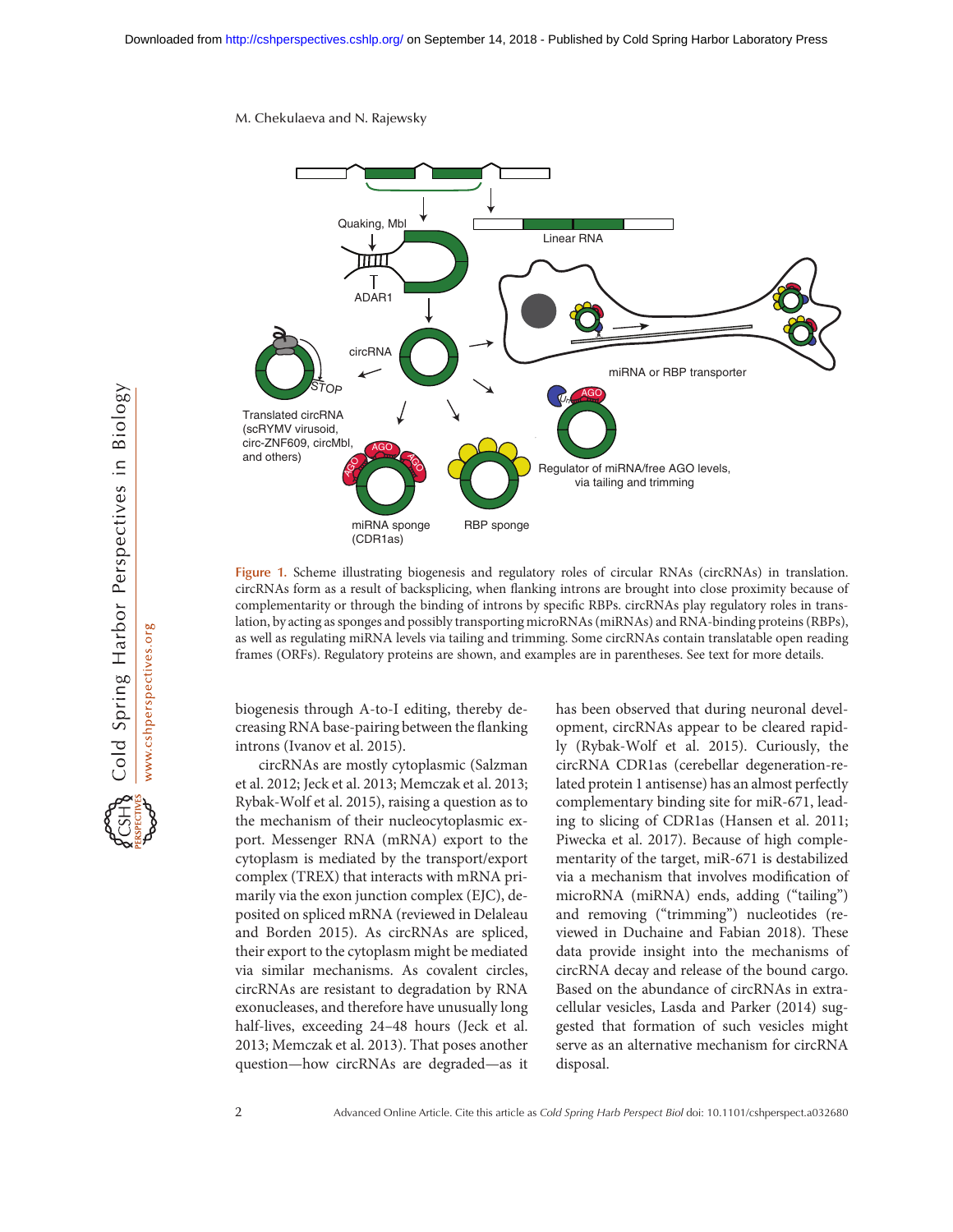Cold Spring Harbor Perspectives in Biology www.cshperspectives.org

Initially, circRNAs were viewed as splicing artifacts or noise (Cocquerelle et al. 1993; Pasman et al. 1996). This opinion has recently changed in light of a number of findings. First, circRNAs have cell-type-specific expression patterns and are particularly abundant in the brain (Salzman et al. 2013; Rybak-Wolf et al. 2015; Szabo et al. 2015; You et al. 2015). Second, many circRNAs are regulated independently of their linear counterparts, and are well conserved (Jeck et al. 2013; Memczak et al. 2013; Ashwal-Fluss et al. 2014; Rybak-Wolf et al. 2015; You et al. 2015). Also, well-expressed circRNAs have enhanced conservation of nucleotides at third codon positions compared with upstream or downstream codons in bracketing coding sequences (Salzman et al. 2013; Rybak-Wolf et al. 2015; Szabo et al. 2015; You et al. 2015). Finally, biological functions have been reported for some, as discussed in the next section.

The number of circRNAs to which biological functions have been ascribed is limited. One of the reasons is the challenge of depleting circRNAs without affecting their linear counterparts. One method of doing so has been to design small interfering RNAs (siRNAs) that target the circRNA-specific splice junction. However, it is usually not possible to design more than a few siRNAs per junction, which makes it difficult to cope with off-target effects. Uncovering intronic elements that facilitate circRNA biogenesis (Jeck et al. 2013; Ashwal-Fluss et al. 2014; Ivanov et al. 2015) provided a new approach to knocking down circRNAs without affecting linear transcripts. Indeed, disrupting intronic complementary sequences with CRISPR/Cas strongly reduced the levels of circGCN1L1 (Zhang et al. 2016). However, for numerous circRNAs, there are no easily identifiable intronic complementary sequences.

The detection of circRNAs also poses several challenges. They can be identified in RNA sequencing data through reads that map to the backsplicing junction (Glazar et al. 2014; Jeck and Sharpless 2014; Gao et al. 2015). However, some of these reads might be the result of transsplicing, making it important to validate the circularity of individual candidates by treatment with exonucleases to eliminate linear RNAs.

This is also relevant when using vectors that overexpress circRNAs, as they also produce linear transcripts, sometimes as concatemers (Pamudurti et al. 2017), making it challenging to determine which form is responsible for a phenotype.

## REGULATORY FUNCTIONS OF circRNAs IN TRANSLATION

The main regulatory function described for circRNAs so far is their action as sponges, which sequester miRNAs (Fig. 1) (Hansen et al. 2013; Memczak et al. 2013). miRNAs function as guides by pairing with partially complementary sites present in their target mRNAs, and subsequently recruiting a complex of proteins that cause mRNA deadenylation, decay, and translational repression (reviewed in Jonas and Izaurralde 2015; Duchaine and Fabian 2018). This means that RNAs with multiple miRNA-binding sites can compete for miRNA binding, leading to the stabilization and translational activation of miRNA-targeted mRNAs. circRNAs are particularly suited for this function because they are abundant and, as covalent circles without a poly(A) tail, they resist miRNA-mediated deadenylation and decay. Two recent studies (Hansen et al. 2013; Memczak et al. 2013) showed that the circRNA CDR1as contains 63 conserved binding sites for miR-7 and depletes miR-7 in neuronal tissues. Indeed, the expression of human CDR1as in zebrafish leads to defects in midbrain development that are reminiscent of an miR-7 knockdown, and a CDR1as knockout mouse showed impaired sensorimotor gating, a deficit associated with neuropsychiatric disorders (Piwecka et al. 2017). Moreover, biochemical miRNA-binding analyses in postmortem brains by "chimera analyses" (Grosswendt et al. 2014) showed that CDR1as is one of the most highly miRNA-bound transcripts in the human and mouse brain. circRNA deriving from the ZNF91 (zinc-finger 91) locus contains 24 miR-23 sites, making it the next best miRNAsponge candidate (Guo et al. 2014). Another example of a circRNA hypothesized to function as an miRNA sponge is heart-related circRNA (HRCR) (Wang et al. 2016). This has been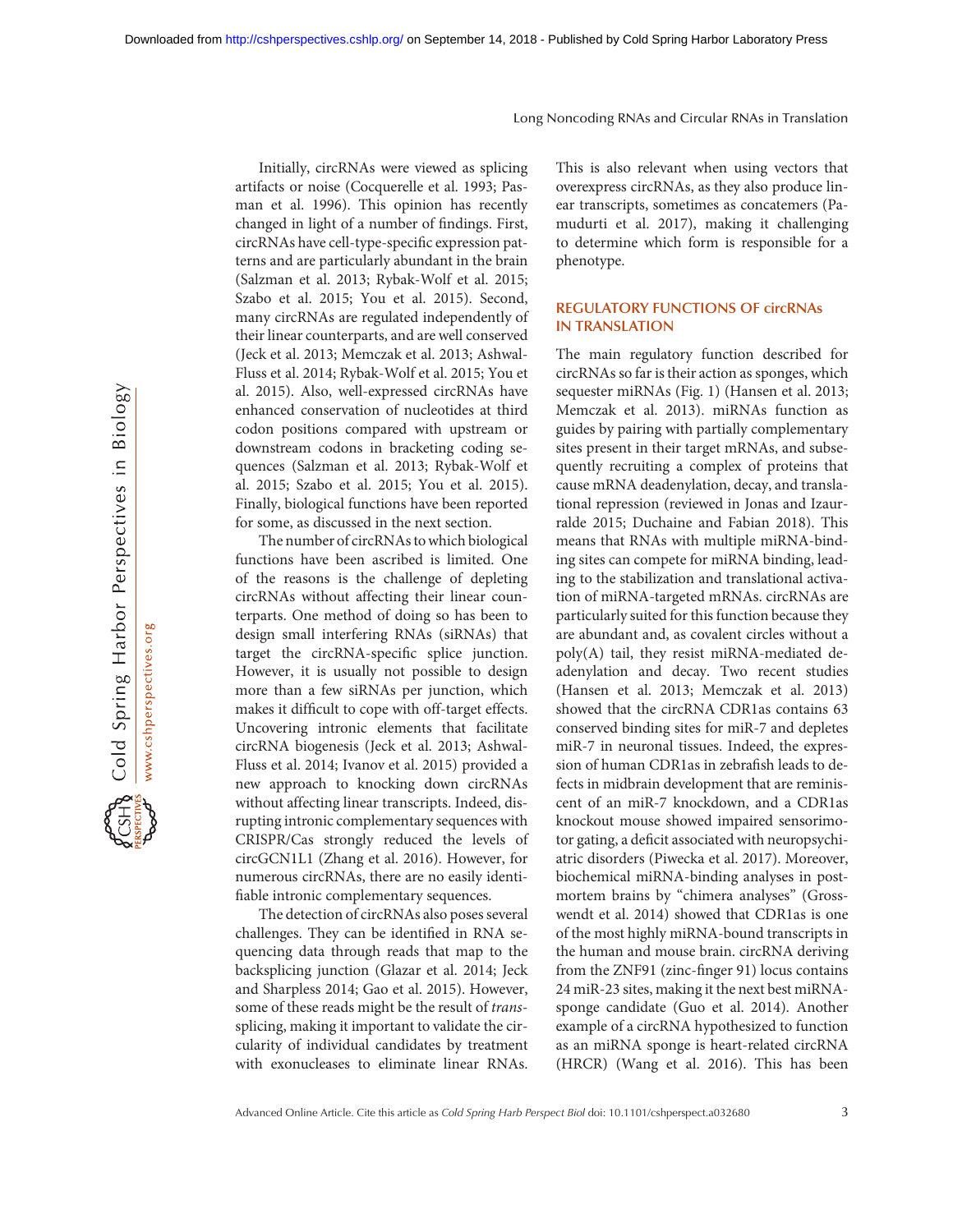suggested to play a protective role in cardiac hypertrophy by sequestering miR-223 via its six binding sites. However, bioinformatic analyses suggest that most circRNAs do not function as miRNA sponges, as they do not harbor more AGO2/miRNA-binding sites than linear RNAs (Memczak et al. 2013; Guo et al. 2014; Rybak-Wolf et al. 2015; You et al. 2015). Such afunction would also depend on the relative concentrations of the circRNAs and miRNAs in a specific subcellular compartment, but these numbers are difficult to estimate at present, especially in highly polarized cells such as neurons.

It is likely that circRNAs can also function as docking sites for RBPs to sequester them from their target RNAs or mediate their subcellular localization (Fig. 1). Curiously, circRNAs are particularly abundant in synaptosomes (Rybak-Wolf et al. 2015; You et al. 2015; Zappulo et al. 2017), suggesting that they may participate in local RNA regulation. For example, they might transport miRNAs and RBPs to synapses and release them in response to specific stimuli. One possible way of releasing bound factors from a circRNA is if they contain a perfectly complementary site to an miRNA, which can then be cleaved. The roles of circRNAs in the regulation of transcription and splicing are reviewed elsewhere (Ebbesen et al. 2016).

## TRANSLATION OF circRNAs

The scanning model of initiation suggested that eukaryotic ribosomes require free  $5'$  mRNA ends to initiate translation, allowing them to thread onto mRNA like beads on a string (Kozak 1978, 1979; Konarska et al. 1981). This view was challenged by the discovery of internal ribosome entry site (IRES) elements that can directly recruit 40S ribosomal subunits (reviewed in Jackson 2005; Kwan and Thompson 2018). Indeed, an early study by Chen and Sarnow (1995) showed that eukaryotic small ribosomal subunits can initiate translation in vitro from covalent RNA circles containing the encephalomyocarditis virus (EMCV) IRES (Chen and Sarnow 1995). Consistent with this finding, IRESbearing circRNAs generated from a reporter plasmid via backsplicing produced proteins (Wang and Wang 2015). Another study suggested that an artificial circRNA with an infinite open reading frame (ORF), that is, lacking a stop codon, can be translated even in the absence of a detectable IRES (Abe et al. 2015).

Several recent studies have reported that endogenously produced circRNAs can be translated in vivo (AbouHaidar et al. 2014; Legnini et al. 2017; Pamudurti et al. 2017; Yang et al. 2017). AbouHaidar et al. (2014) detected the translation product of a circular satellite RNA virusoid associated with rice yellow mottle virus (scRYMV) in a wheat germ in vitro translation system. The protein corresponds to an unusual ORF within scRYMV, combining initiation and termination codons in a UGAUGA sequence.

Another example of circRNA translation is provided by a circular form of the ZNF609 transcript (circ-ZNF609) that regulates myoblast proliferation (Legnini et al. 2017). As circ-ZNF609 contains an ORF that overlaps with the main ORF of linear ZNF609, the investigators tested whether the circular form could be translated. They tagged the endogenous ZNF609 locus with a Flag tag in a way such that the Flag peptide would be produced only from the circular form of the transcript. Mass spectrometry analysis of anti-Flag immunoprecipitates identified a ZNF609-specific peptide, supporting the idea of circ-ZNF609 translation. The mechanism by which this occurs is unclear, but it is ∼100-fold less efficient than the translation of its linear counterpart and is dependent on splicing. Importantly, the investigators observed a strong increase in the translation of circ-Flag-ZNF609 on heat-shock stress. Stress leads to eIF4G proteolysis, separating its cap-binding function from its helicase and ribosome-binding activity (reviewed in Holcik and Sonenberg 2005). As a result, cap-dependent translation is inhibited, and the translation of IRES-containing mRNAs is promoted. This result led the investigators to speculate that the translation of circ-ZNF609 might be low by default but activated in response to specific stimuli that inhibit cap-dependent translation.

The study of Pamudurti et al. (2017) searched for ribosome-associated circRNAs (ribo-circRNAs) in the heads of Drosophila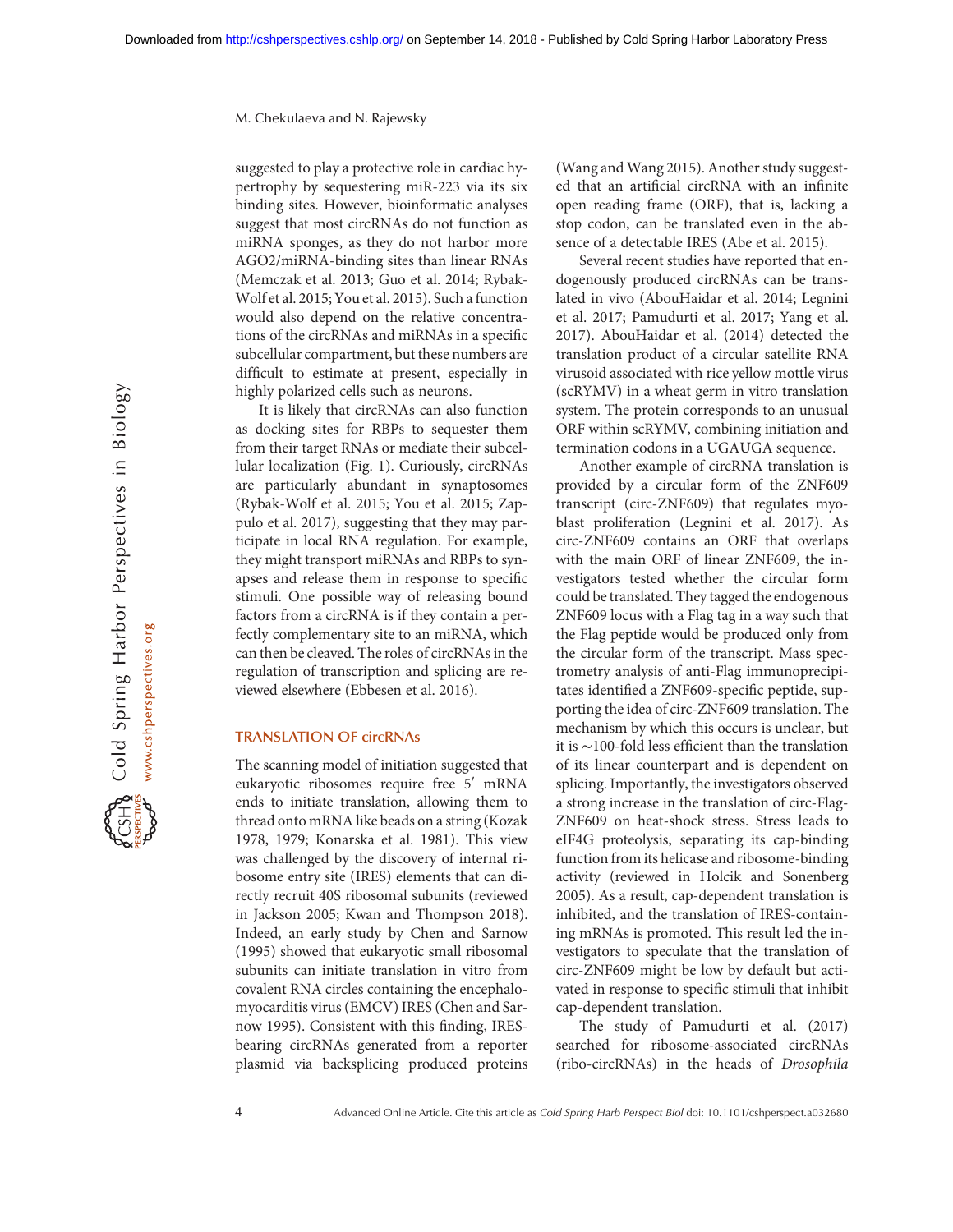Cold Spring Harbor Perspectives in Biology www.cshperspectives.org using ribosome profiling (Riboseq), a technique that can yield a genome-wide snapshot of ribosome footprints on mRNAs (Ingolia et al. 2009, 2018). As circRNAs contain a unique head-totail splice junction that is not present in their linear counterparts, they can be distinguished from linear transcripts in RNAseq and Riboseq data. To distinguish reads reflecting bona fide translation from background signals, the authors examined the pattern of Riboseq reads across the circRNA-specific splice junction. A known hallmark of translation is the three-nucleotide (nt) phasing of Riboseq reads, which reflects the codon-by-codon movement of translating ribosomes (Calviello et al. 2016). In addition, accumulation of reads around start and stop codons is often observed for translated ORFs. As start codons and most of the ORF are usually shared between the linear and circular transcripts, Pamudurti et al. (2017) concentrated on the stop codons. Indeed, an enrichment of Riboseq reads around the putative stop codon of the most abundant ribo-circRNA, circMbl, supported the translation of this circRNA. The mbl locus produces several circRNAs (Ashwal-Fluss et al. 2014). The authors used targeted mass spectrometry to search for peptides that could be produced from these circRNAs. An analysis of MBL immunoprecipitates identified a peptide that could only be produced by circMbl3, but not by linear Mbl. In findings similar to those of Legnini et al. (2017), Pamudurti et al. (2017) suggested that translation of circMbl is modulated in response to specific stimuli that interfere with cap-dependent translation.

A study by Yang et al. (2017) suggested that the translation of circRNAs might be driven by m<sup>6</sup>A RNA modifications (m<sup>6</sup>A effects on protein synthesis are reviewed in Peer et al. 2018). The authors generated split GFP reporters that would restore the GFP ORF on circularization. Surprisingly, GFP protein was detected for all of the transfected constructs, independently of whether they contained an IRES element or not. Yang et al. (2017) hypothesized that this is caused by the  $m<sup>6</sup>A$  motif RRACH (R = G or A; H = A, C, or U) (Csepany et al. 1990; Harper et al. 1990), which had by chance been included in all the plasmids. Mutations of the corresponding motifs reduced levels of GFP. To search for endogenous circRNAs that were potentially translated in human 293 cells, the authors employed three different approaches: (1) identification of m<sup>6</sup> A-modified circRNAs; (2) searching for circRNAs associated with polysomes; and (3) looking for peptides matching ORF-containing circRNAs. Each approach resulted in dozens to hundreds of potential candidates, although it is difficult to estimate the degree of overlap between the approaches, due to differences in the sensitivity of the methods used and the usage of different cell lines for different types of analyses. The underlying mechanisms of translation remain mysterious. Based on small hairpin RNA (shRNA) depletion and coimmunoprecipitation experiments, Yang et al. (2017) suggested that the m6 A-binding protein YTH3 recruits eIF4G2/ DAP5 to promote cap-independent initiation. This is plausible given a study from Liberman et al. (2015), which showed that eIF4G2, instead of canonical eIF4G, takes part in initiation at a subset of cellular IRESes.

Interestingly, an earlier study of Meyer et al. (2015) used in vitro translation systems to show that m<sup>6</sup>A in 5'UTRs (untranslated regions) can indeed initiate translation independently of the cap, via the recruitment of eIF3. However, this mechanism did not involve internal ribosome entry and required free 5' ends. Meyer et al. (2015) showed this in several types of experiments. First, by incubating m<sup>6</sup>A-containing mRNAs bearing two start codons using 40S subunits, eIF1,  $-1\overline{A}$ ,  $-2$  and  $-3$ , and Met-tRN $A_i^{Met}$ , they showed that 48S complexes assemble almost exclusively at the first AUG. This outcome can be easily explained if the preinitiation complex is recruited to the  $5'$  end and initiates at the first suitable start codon, but it is unlikely to result from internal-entry initiation. Second, when translated in HeLa lysates, an m<sup>6</sup>A-modified reporter mRNA with two in-frame start codons produced almost exclusively the longer protein product, which relied on initiation at the first AUG. Finally, the insertion of a stable hairpin at the extreme  $5'$  end to block  $5'$  end-dependent initiation inhibited the translation of the m6 A reporter. Interestingly, a similar mode of initiation—independent of the cap, but depen-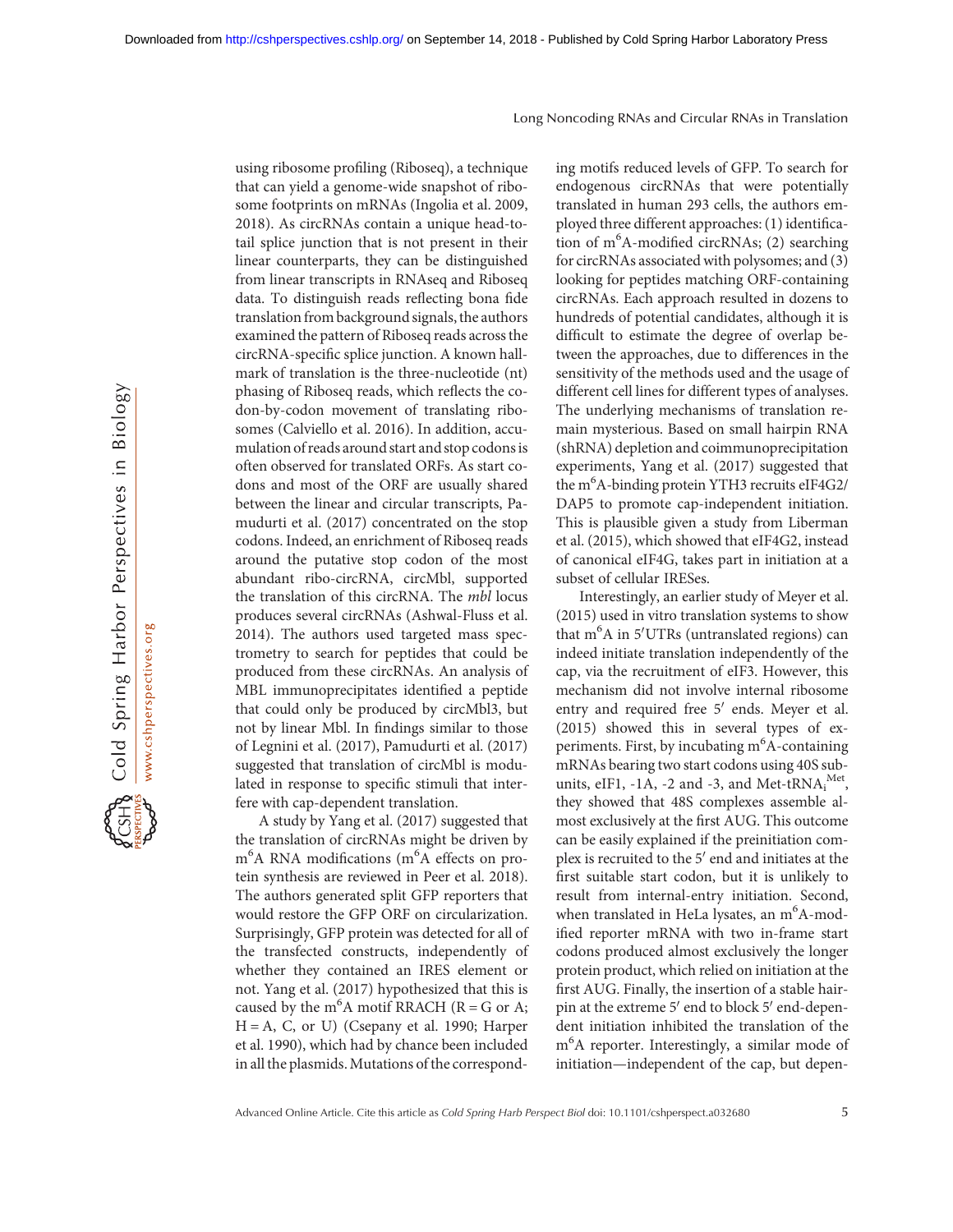dent on the 5'-end- was described for an mRNA reporter carrying an eIF4G-binding domain from the EMCV IRES (Terenin et al. 2013), indicating that simply binding to the 40S subunit is not sufficient for internal initiation—an IRES is also providing for a mechanism for internal entry. These data suggested that m<sup>6</sup>A alone is rather unlikely to drive translation from circRNAs.

Yet another mechanism, involving the recruitment of the YHT-domain containing family protein 1 (YTHDF1), has been proposed to explain the involvement of 3'UTR-located m<sup>6</sup>A in translation (Wang et al. 2015). The authors detected a number of proteins among interactors of YTHDF1, including eIF3 subunits, YBX1, IGF2BP1, G3BP1, and PCBP2, and suggested that they might function collectively to affect the translation of methylated mRNA. So, there is no consensus on the matter whether m<sup>6</sup>A can drive internal initiation and by which mechanisms.

To sum up, several recent studies have provided evidence that some circRNAs can be translated. The evidence includes the presence of ORFs, association with polysomes, enrichment of Riboseq reads around putative stop codons, and identification of peptides corresponding to circRNA sequences based on mass spectrometry. Translated circRNAs possess special properties such as a high stability and independence from the 5' cap and poly(A) tail that are required for the translation of most eukaryotic mRNAs. Thus, circRNAs could have adapted in ways that lead to translation in special cases where these properties are advantageous. Indeed, reports indicate that the translation of circRNAs is inefficient under normal conditions and is preferentially activated when cap-dependent translation is inhibited (Legnini et al. 2017; Pamudurti et al. 2017). A number of mechanistic questions remain to be resolved through future studies. What drives initiation on circRNAs, and which translation factors are required? If a ribosome terminates translation on a circRNA, does it reinitiate on the same message? Do circRNAs contain ORFs lacking an in-frame termination codon, producing long repetitive proteins as a result of multiple rounds of translation?

How is the translation of circRNAs regulated? The functions of the proteins produced from circRNAs remain unclear as well. One point to note is that many circRNAs share the 5' part of their potential ORFs with their linear counterparts, which would give them the potential to encode proteins containing only the amino-terminal portion of the protein and to function as dominant negatives.

Rigorous technical procedures will be required to dissect the mechanisms underlying circRNA translation. For example, Pamudurti et al. (2017) observed that circRNA plasmid reporter constructs tend to generate not only circRNAs, but also linear concatemers that encode the same peptides. This makes it important to test the true circularity of the RNA products by using RNase R treatment. It is also essential to include a test for internal initiation, such as a bicistronic assay and/or in vitro circularized RNA, instead of relying exclusively on the capindependency test (reviewed in Terenin et al. 2017). One must take into account the fact that bicistronic assays are prone to artifacts that result from cryptic promoters or splicing events that produce monocistronic capped mRNAs. Lloyd and colleagues (Van Eden et al. 2004) proposed a stringent test to assess the integrity of bicistronic constructs (Fig. 2): RNA<sub>i</sub> against the first cistron is performed on cells transfected with either the bicistronic construct or two corresponding monocistronic constructs. In the first case, the production of proteins from both cistrons is expected to be equally reduced. In the second case, the production of the protein produced from the first cistron will be reduced, but the second will remain unaffected. If the result for a bicistronic construct lies somewhere in between (i.e., the product of the second cistron is reduced, but less efficiently than that of the first), this probably means that some amount of monocistronic, possibly capped, mRNA has been produced from the second cistron. Given the fact that tested circRNAs and the corresponding bicistronic reporters have generally produced low amounts of protein, it is particularly important to control for the integrity of the mRNAs that are analyzed. For the same reason, assessing the ratios of two cistrons through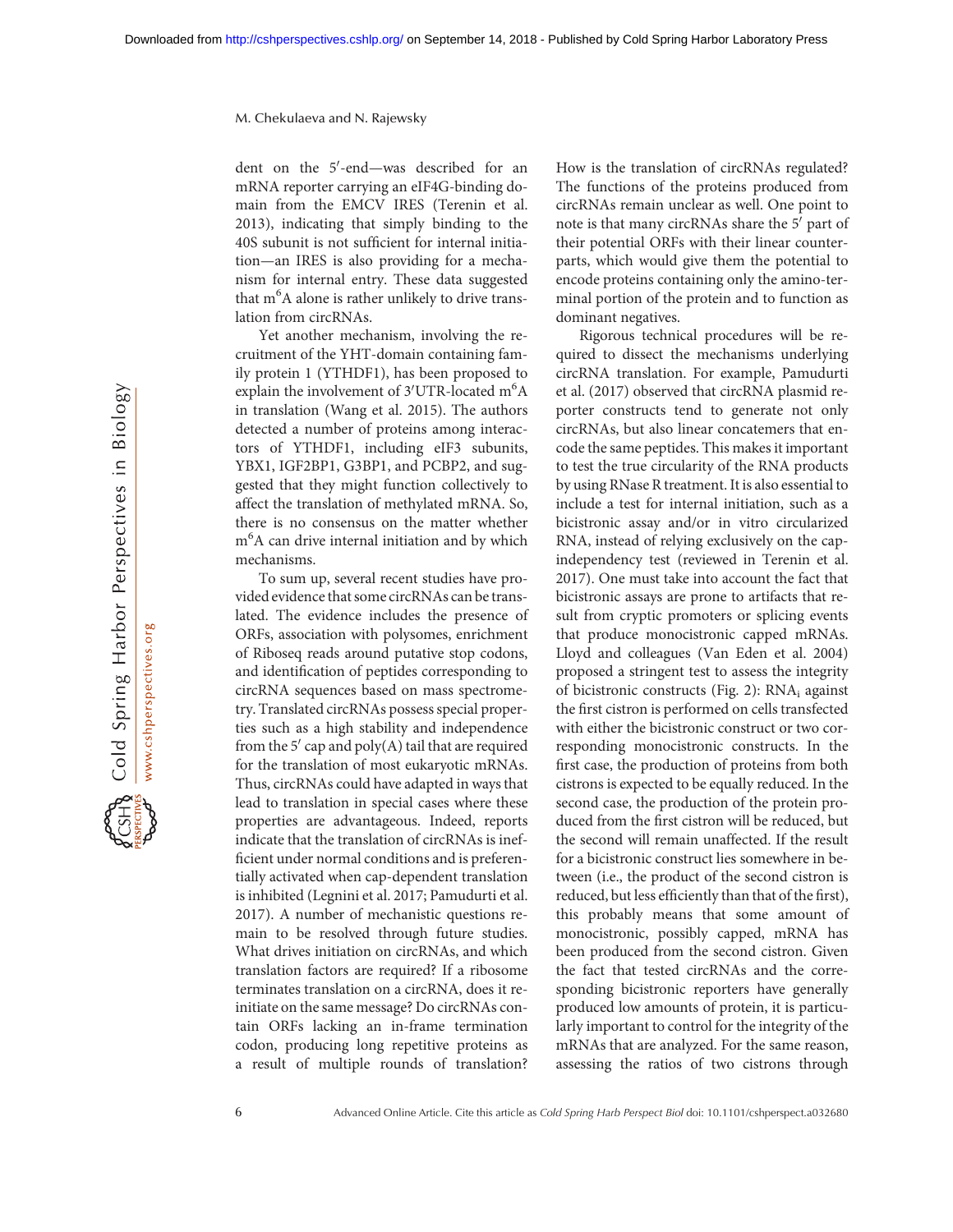

Figure 2. Small interfering RNA (siRNA) test for the integrity of bicistronic reporters. (Top) Transcription gives rise to a bicistronic mRNA (left) or to two monocistronic mRNAs (right), with the RNA<sub>i</sub> fates depicted. (Bottom) Predicted results of luciferase assays. See text for details.

qPCR does not suffice: even if capped monocistronic mRNA represents such a small percentage of bicistronic mRNA that it cannot be detected by qPCR  $(\sim 1\% - 2\%)$ , it could still be responsible for most of the protein product.

#### ANNOTATION OF lncRNAs

Long noncoding RNAs (lncRNAs) are broadly defined as noncoding RNAs longer than 200 nt, to distinguish them from transfer RNAs (tRNAs), miRNAs, Piwi-interacting ( piRNAs), and other classes of noncoding RNAs (reviewed in Perry and Ulitsky 2016). lncRNAs are classified based on their location relative to proteincoding genes: most are encoded by intergenic regions (termed lincRNAs for long intergenic, or intervening, RNAs), but some overlap with protein-coding genes. Although thousands of loci in vertebrates produce lncRNAs, biological functions have been ascribed to only a small fraction of them. lncRNAs exhibit lower levels of synthesis, processing, and stability than mRNAs (Mukherjee et al. 2017). They also exhibit a lower level of conservation than proteincoding genes. For example, of ∼1000 lncRNAs that are moderately to highly expressed in humans, only ∼300 are conserved outside mammals in other vertebrates (Hezroni et al. 2015). Despite the popular belief that lncRNAs are primarily nuclear, recent studies showed that they exhibit a variety of localization patterns, from nuclear to almost exclusively cytoplasmic localization (Derrien et al. 2012; Djebali et al. 2012; Cabili et al. 2015; Mukherjee et al. 2017). Thus, analysis of 31 lncRNAs in three cell lines with single-molecule RNA-FISH showed that ∼55% of the most constrained be them were mostly nuclear,  $\frac{3}{2}$  of them were mostly and  $\frac{3}{2}$  of  $\frac{3}{2}$   $\frac{3}{2}$   $\frac{3}{2}$   $\frac{3}{2}$   $\frac{3}{2}$   $\frac{3}{2}$   $\frac{3}{2}$   $\frac{3}{2}$   $\frac{3}{2}$   $\frac{3}{2}$   $\frac{3}{2}$   $\frac{3}{2}$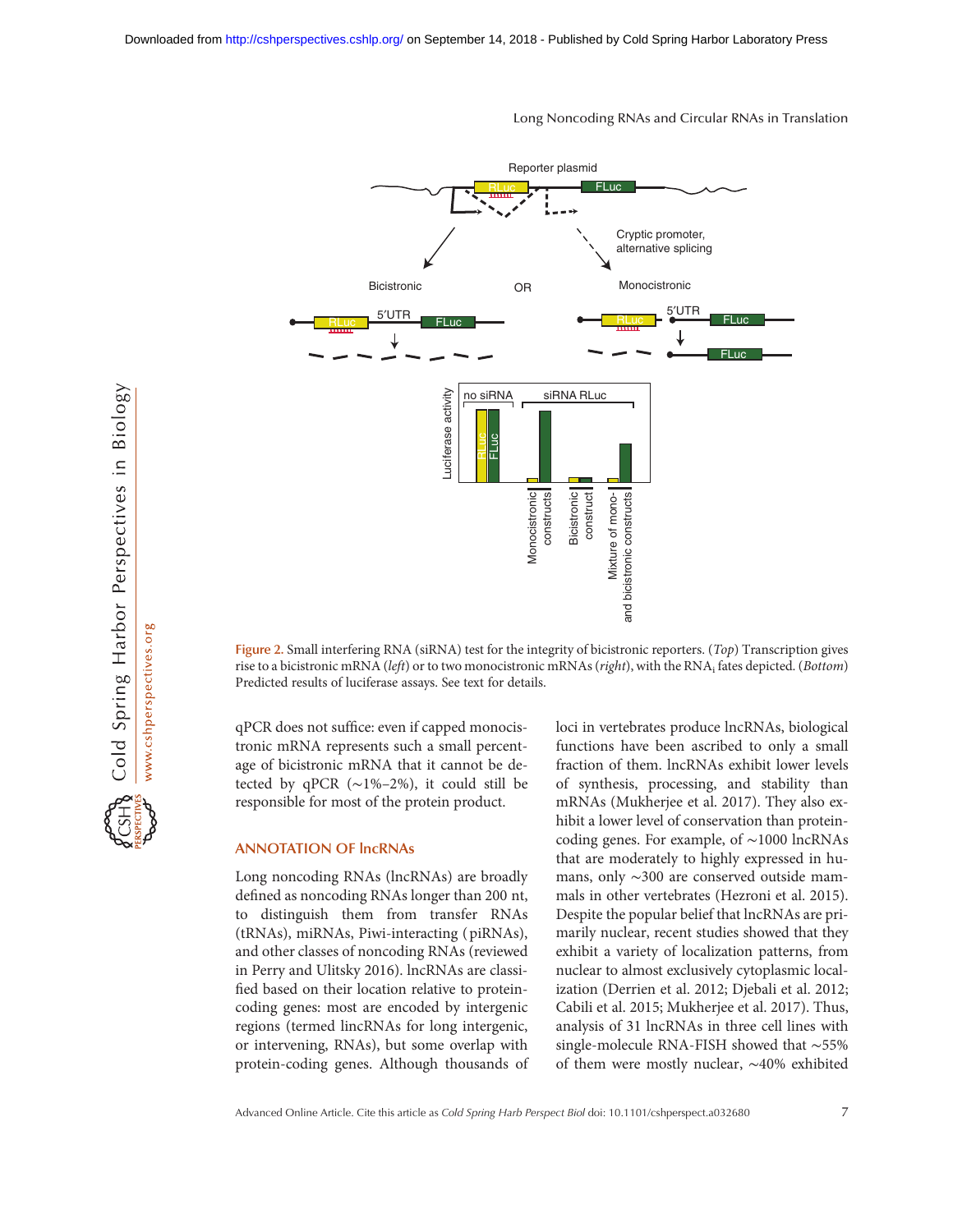both nuclear and cytoplasmic localization, and ∼5% were mostly cytoplasmic. Consistently, analysis of RNAseq data showed that the nuclear/cytoplasmic ratio is moderately higher for lncRNAs than for mRNAs (Derrien et al. 2012; Djebali et al. 2012; Cabili et al. 2015; Mukherjee et al. 2017). A number of lncRNAs have been implicated in the regulation of cell proliferation, apoptosis, response to stress, and other processes. Based on the mechanisms by which they function, lncRNAs can be loosely divided into three groups (reviewed in Perry and Ulitsky 2016). The first group includes lncRNAs for which only the fact of transcription itself is important, for example, through modification of chromatin in the locus. The second group comprises cis-acting lncRNAs that accomplish their functions by attracting trans-acting factors to the chromatin locus, thereby modulating transcription. The third group, trans-acting lncRNAs, function independently of their transcription sites by recruiting other RNAs or RBPs. Some of these lncRNAs play a role in the regulation of mRNA translation and stability. We discuss this group in more detail below.

### REGULATORY ROLES OF lncRNAs IN TRANSLATION

Some lncRNAs sequester and modulate the activity of RBPs and thus affect translation and stability of the mRNAs that these proteins target (Fig. 3). For example, recent studies (Lee et al. 2016; Tichon et al. 2016) showed that the lncRNA NORAD (noncoding RNA activated by DNA damage) harbors 17 binding sites for the mammalian PUF family proteins Pumilio1 and Pumilio2. PUF family proteins are conserved from yeast to animals and plants, in which they deadenylate and repress the translation of their target mRNAs (reviewed in Miller and Olivas 2011). Because Pumilio targets are enriched in genes involved in chromosome segregation, the sequestration of Pumilio by NORAD plays an important role in maintaining genomic stability. The importance of a precise regulation of Pumilio levels can be gleaned from observations that Pumilio1 haploinsufficiency leads to neurodegeneration in mice (Gennarino et al. 2015).

Carrieri et al. (2012) have described a mechanism by which antisense lncRNA can activate translation. Antisense Uchl1 is a neuron-specific lncRNA transcribed from the opposite strand of the protein-coding gene Uchl1. UCHL1 protein is a deubiquitinating enzyme whose loss leads to ataxia and axonal degeneration (Saigoh et al. 1999). Antisense Uchl1 regulates protein synthesis through the combined activities of two domains: the  $5'$  antisense region provides specificity through its complementarity to the sense mRNA, and a SINEB2 repeat confers translational activation via an unknown mechanism. The localization of antisense Uchl1 to the cytoplasm is controlled by signaling pathways such as mammalian target of rapamycin (mTOR) (Carrieri et al. 2012). The authors suggest that antisense Uchl1 belongs to a new functional class of antisense lncRNAs that act via similar mechanisms involving SINEB2 repeats (Fig. 3).

lncRNAs have also been reported to function as trans-acting factors in Staufen-mediated mRNA decay (SMD) (Gong and Maquat 2011). SMD degrades translationally active mRNAs bound by the dsRNA-binding protein Staufen. Staufen-binding sites can be formed through imperfect base-pairing between an Alu element in the 3'UTR of the target mRNA and an Alu element in a lncRNA. For example, the Alu elements within SERPINE1 and FLJ21870 3<sup>'</sup>UTRs have the potential to base-pair with the lncRNA AF087999 (designated as 1/2-sbsRNA). This finding shows another functional strategy employed by lncRNAs in modulating mRNA metabolism by helping to recruit specific RBPs (Fig. 3).

## TRANSLATION OF lncRNAs

By definition, noncoding RNAs lack conserved protein-coding reading frames. Yet, a number of recent studies have reported the translation of RNAs formerly annotated as noncoding (Guttman et al. 2013; Slavoff et al. 2013; Ingolia et al. 2014; Prabakaran et al. 2014; Mackowiak et al. 2015; D'Lima et al. 2017; for reviews, see Andrews and Rothnagel 2014; Saghatelian and Couso 2015). Several approaches have been used to find RNAs with coding potential among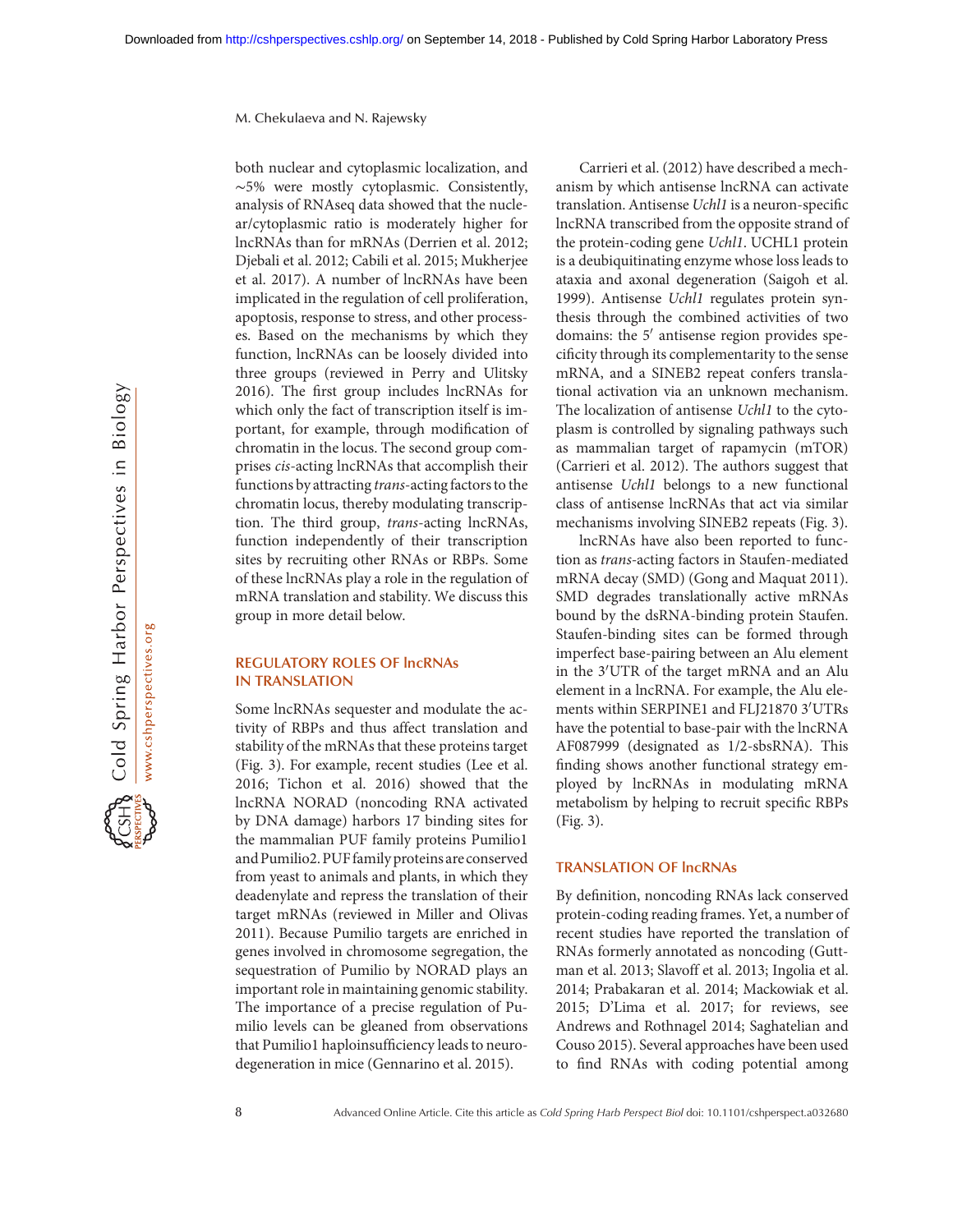Stau-mediated decay ↑ **Stau** PUM RBP sponge/transporter Recruitment of RBPs to mRNA (NORAD) (1/2-sbsRNA) sORF Encoding micropeptides mRNA binding (misannotated protein-coding genes (antisense *Uchl1*) or lncRNAs with regulatory ORFs)

Figure 3. Scheme illustrating regulatory roles of long noncoding RNAs (lncRNAs) in translation. lncRNAs act in sequestering messenger RNA (mRNA)-binding proteins (RBPs), facilitating recruitment of RBPs to mRNAs, or interacting with mRNAs directly. A number of annotated lncRNAs encode micropeptides and thus represent bona fide protein-coding genes. See text for more details. sORF, Short ORF.

sequences previously assumed to be noncoding: (1) a computational search for translatable ORFs and evolutionary conservation analysis; (2) ribosome profiling that uses filters to detect known hallmarks of translation; and (3) mass spectrometry to identify peptides encoded by ORFs that are found exclusively in RNAs that have been annotated as noncoding.

## sORFs IN ANNOTATED NONCODING **TRANSCRIPTS**

An ORF is defined as a continuous stretch of inframe sense codons that begins with a start codon and ends with a stop codon. However, not all ORFs are translated and defining the parameters that distinguish those that are translated from those that are not has been challenging. Historically, protein-coding genes were discovered using strategies that assumed that true ORFs would be relatively long, usually >100 codons (Claverie 1997). Such strategies were based on the assumptions that (1) shorter ORFs can occur through random processes, and (2) peptides with fewer than 100 amino acids are unlikely to form structures stable enough to perform biological functions. A more recent algorithm, PhyloCSF, is based on conservation and broadens the size range used to predict coding ORFs (Lin et al. 2011; Bazzini et al. 2014). This fits with an increasing body of evidence demonstrating that short ORFs (sORFs) can be translated to produce proteins with important biological functions (reviewed in Andrews and Rothnagel 2014; Saghatelian and Couso 2015).

Such findings have motivated recent studies to search for sORFs among RNAs that have long been annotated as noncoding. An analysis of intergenic regions has identified ∼41,000 sORFs in mice (Frith et al. 2006) and between 7159 (Hanada et al. 2007) and 33,809 (Lease and Walker 2006) in Arabidopsis. Taking into account additional parameters, such as evolutionary conservation and a sequence's location in transcribed regions, led to predictions that ∼5% of these sORFs might be translated (Hanada et al. 2007). Recent work (Mackowiak et al. 2015) offered an integrated computational pipeline for the identification of conserved sORFs in human, mouse, zebrafish, Drosophila, and Caenorhabditis elegans. By filtering potential amino acid sequences for conservation, the authors

#### Long Noncoding RNAs and Circular RNAs in Translation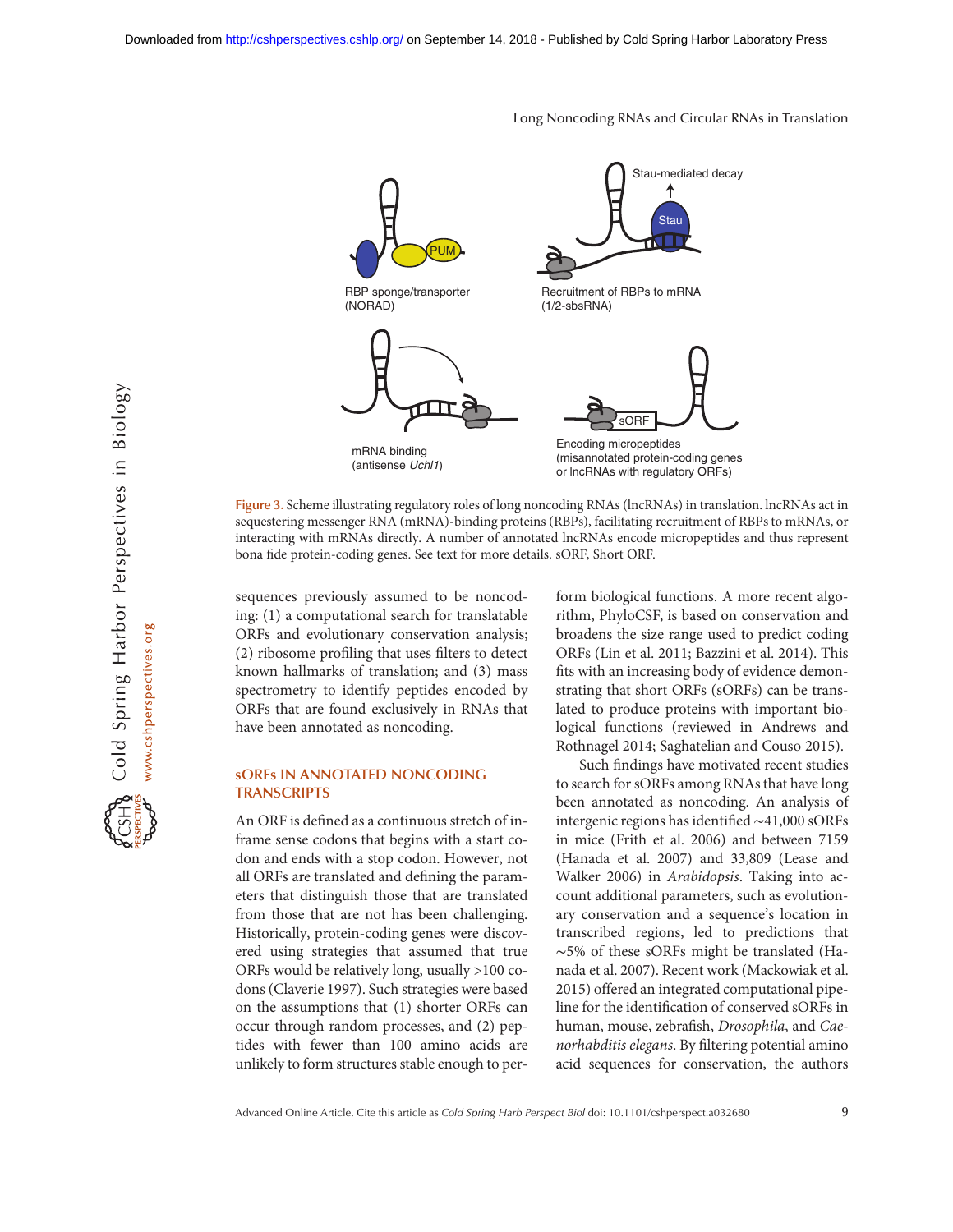identified  $\sim$ 2000 sORFs in mRNA 3' and 5'UTRs and in RNAs that had been annotated as noncoding. Cross-checking this prediction with experimental ribosome profiling data has offered evidence in support of translation for 110 sORFs, and peptidomic evidence has been found for 74 sORFs, 36 of which were mapped to sequences annotated as lncRNAs. Interestingly, the peptides they encode are enriched in disordered regions and short linear interaction motifs that match motifs from the ELM (eukaryotic linear motifs) database (Dinkel et al. 2016).

## EVIDENCE FROM RIBOSOMAL PROFILING

The computational prediction of ORFs is a powerful technique that is most efficient for conserved ORFs under selective pressure to preserve a specific amino acid sequence that results in a functional protein. However, this approach fails to detect species-specific and very short ORFs. Translation could play a regulatory role by modulating RNA stability, for example, in which case no selective pressure on the protein sequence is expected. Therefore, ribosome profiling, a technique that identifies ribosome-protected RNA fragments (Ingolia et al. 2009), has been used to map ORFs that are translated within RNAs that have been annotated as noncoding. The first studies showed that ribosome occupancy per se is not sufficient to define translated RNAs. For nearly half of the lncRNAs, the density of ribosome footprints was similar to known proteincoding transcripts (Ingolia et al. 2011). To distinguish between ribosome profiling reads that reflect bona fide translation from the background signal, a number of additional criteria were suggested. One approach was based on the fact that ribosomes generally dissociate from mRNA at the end of the coding sequence after translation. Guttman et al. (2013) introduced a ribosome release score (RRS), defined as the ratio between the number of reads within the putative ORF and those within the  $3'UTR$ . For lncRNAs, this produced a median RRS ∼100 times lower than for known protein-coding RNAs, suggesting that lncRNAs are not translated. An important parameter in separating the true ribosome footprints and background reads

resulting from secondary structures and nonribosomal RNPs is the observation that ribosomeprotected RNA fragments have a characteristic length of 28–30 nt (Ingolia et al. 2014). To account for this, Ingolia et al. (2014) introduced a fragment length organization similarity score (FLOSS), which reflects how well the lengths of fragments that are detected agree with true 80S ribosome footprints. Several studies further pointed to the 3-nt periodicity of ribosome profiling reads, reflecting the codon-by-codon movement of ribosomes along mRNA during translation (Michel et al. 2012; Bazzini et al. 2014; Duncan and Mata 2014). This property led Calviello et al. (2016) to develop RiboTaper, a computational tool intended to identify translated ORFs with a high degree of confidence. RiboTaper drew on HEK293 cell ribosome profiling data to identify ORFs in 504 noncoding genes, including pseudogenes, antisense, and lncRNAs. Interestingly, these ORFs were generally nonconserved, suggesting that their translation might be playing a regulatory role rather than resulting in the production of stable functional proteins.

## PROTEOMIC EVIDENCE AND THE FUNCTIONALITY OF MICROPEPTIDES

Proof that a given ORF is indeed translated is the detection of the corresponding peptides through mass spectrometry. Banfai et al. (2012) analyzed two data sets produced by the Encyclopedia of DNA elements (ENCODE) project involving tandem mass spectrometry (MS/MS) and RNAseq data for the cell lines K562 and GM12878. The authors detected matching peptides for 69 lncRNAs, amounting to ∼8% of annotated lncRNAs, concluding that most of the cases represented protein-coding genes that had been incorrectly annotated as noncoding. Slavoff et al. (2013) performed peptidomic analysis to detect products of sORFs in human cells. A small fraction of the peptides that were detected matched annotated lincRNAs (8 of 1866). A study by Prabakaran et al. (2014) compared transcriptomic and proteomic data from mouse cortical neurons. This analysis identified 250 unique peptides that mapped to regions that had been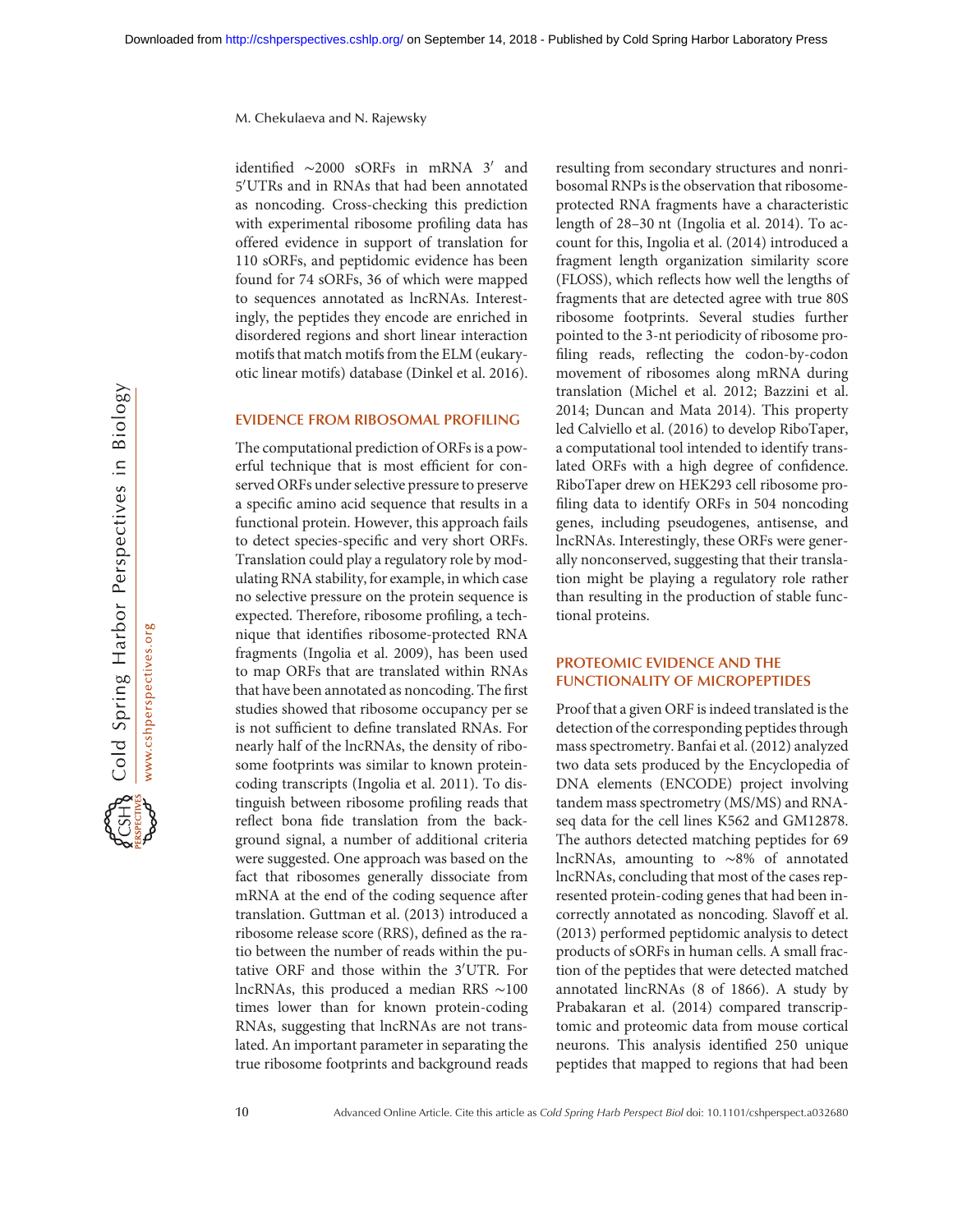annotated as noncoding, including UTRs of known protein-coding genes, pseudogenes, introns, antisense RNAs, and intergenic regions. Of 25 peptides that mapped to intergenic regions, three were also found in the ribosomal profiling data of Ingolia et al. (2011). It should be noted that proteomic approaches are generally less sensitive than transcriptomic because of the PCR-based amplification step in RNAseq protocols. Indeed, even for known protein-coding transcripts, proteomic evidence is normally obtained for only 25%–30% of the transcripts typically detected by RNAseq-based methods. Extrapolating from this observation, the real number of proteins that originate from annotated noncoding RNAs can be expected to be 3–4 times higher than currently confirmed by proteomics studies.

Importantly, some proteins that originated from intergenic regions and RNAs annotated as noncoding were reported to have biological functions. Hanada et al. (2013) overexpressed 473 coding intergenic sORFs in Arabidopsis, of which 49 produced visible phenotypes, suggesting that the peptides played some role in plant development. A clear functional example comes from the peptide produced by four tandem sORFs within the Drosophila tarsal-less (tal) lncRNA (Galindo et al. 2007; Kondo et al. 2007, 2010). Mutations that disrupt the translation of these sORFs lead to an embryonic lethal phenotype similar to mutations in the transcription factor Ovo/Svb (Kondo et al. 2007, 2010). Tal peptides trigger the amino-terminal truncation of the Ovo protein, which converts it from a repressor to an activator. Interestingly, homologs of tal have been found in insect species but not in vertebrates (Li et al. 2002). These functional data have led to a recent reclassification of tal as a polycistronic mRNA.

The study of Magny et al. (2013) described two peptides, sarcolamban A and B, that are encoded by the putative Drosophila noncoding RNA pncr003:2L. These peptides are conserved from flies to humans and function as regulators of calcium transport and cardiac muscle contraction. Myoregulin (MLN) and dwarf open reading frame (DWORF) are recently discovered micropeptides encoded by annotated lncRNAs

that have turned out to be important for muscle function (Anderson et al. 2015; Nelson et al. 2016). Muscle contraction and relaxation depend on the release of  $Ca^{2+}$  from the sarcoplasmic reticulum (SR) and its reuptake by the membrane pump SERCA. MLN functions as a SERCA inhibitor, together with homologous proteins phospholamban (PLN) and sarcolipin (SLN). DWORF, on the other hand, enhances SERCA activity by displacing SERCA inhibitors. Mice lacking MLN show improved performance in exercise, and the deletion of DWORF leads to delays in  $Ca<sup>2+</sup>$  clearance and relaxation.

D'Lima et al. (2017) used proteomics approaches to identify a small protein they called NoBody, for nonannotated P-body dissociating polypeptide. NoBody is encoded by LINC01420/ LOC550643 RNA and is specific to mammals. The protein localizes to P bodies and interacts with components of the decapping machinery. Its overexpression resulted in the dissolution of P bodies, suggesting that NoBody has a function in the regulation of mRNA metabolism.

Curiously, mitochondrial 12S rRNA was also reported to contain a functional sORF encoding a 16-amino-acid peptide MOTS-c (mitochondrial ORF of the 12S rRNA-c) (Lee et al. 2015). MOTS-c inhibits the folate cycle primarily in skeletal muscles, thereby regulating insulin sensitivity and metabolic homeostasis.

To summarize, annotated lncRNAs can be divided into three groups based on their status with regard to translation: (1) actual lncRNAs that do not encode proteins; (2) lncRNAs with conserved sORFs that are protein-coding genes misannotated as lncRNAs because the proteins they encode are shorter than the limit of 100 amino acids used as a benchmark; and (3) lncRNAs with nonconserved sORFs. The question of functions is most interesting and controversial for the last group. A minor but important proportion of such nonconserved sORFs encode functional micropeptides, but the lack of conservation suggests that for most of them their translation is likely to play a regulatory rather than coding role, for example by modulating RNA stability and/or localization. Smith et al. (2014) showed that translation of sORFs from annotated lncRNAs in yeast targets them for nonsense-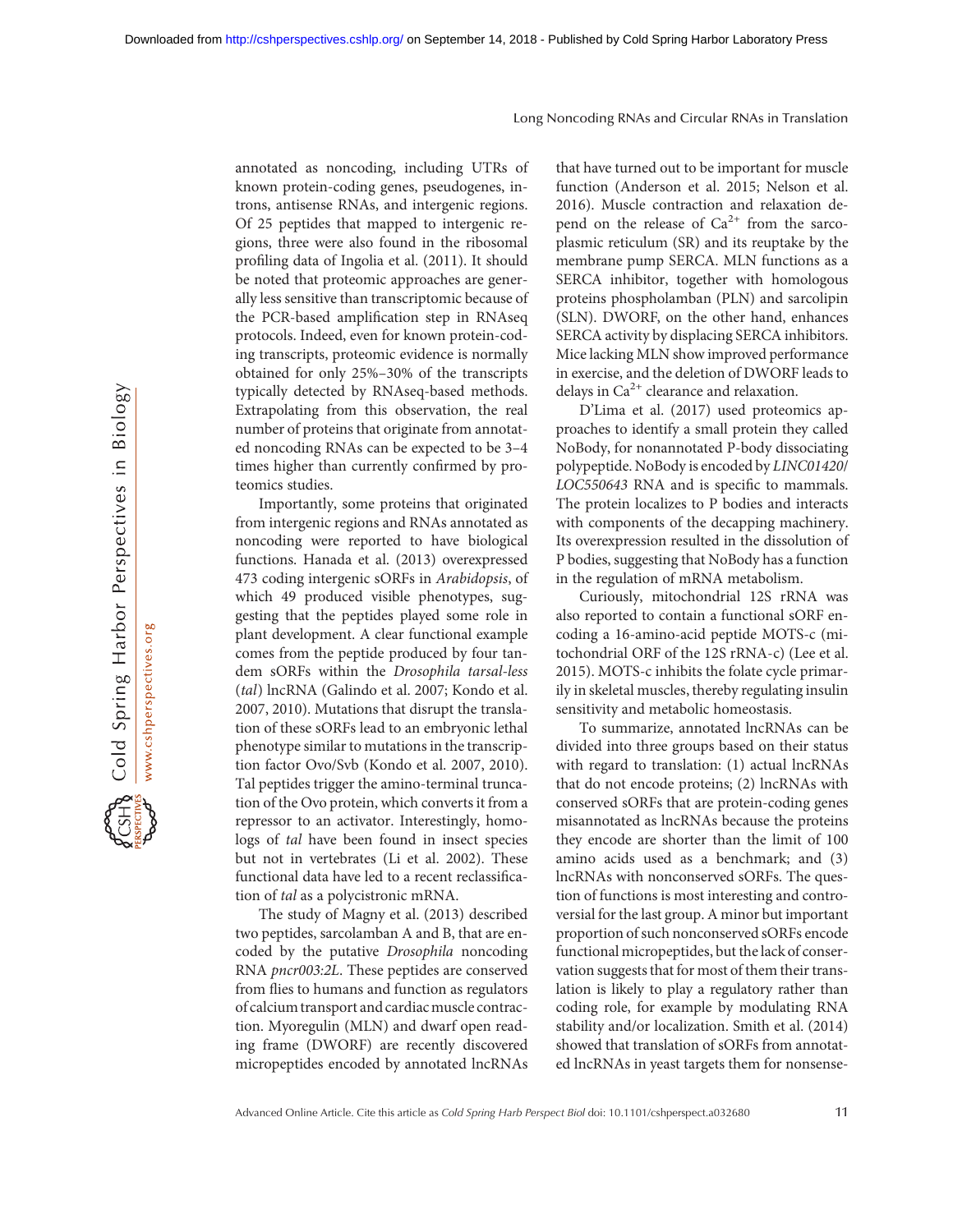mediated RNA decay (reviewed in Karousis and Mühlemann 2018). Such sORFs could also represent intermediate steps in de novo protein evolution (Carvunis et al. 2012; Ruiz-Orera et al. 2014), and it is certainly possible that some lncRNAs with nonconserved sORFs play the dual role of encoding functional peptides and regulating the fates of other RNAs.

## CONCLUSIONS AND FUTURE PROSPECTS

In conclusion, there is solid evidence that some lncRNAs and circRNAs play regulatory roles in translation. Such functions involve interactions with *trans-acting* translational regulators, such as RBPs and miRNAs. These interactions can have diverse consequences for the sequestration, storage, or intracellular localization of trans-acting factors. Moreover, lncRNAs can directly interact with mRNAs and regulate their fates by recruiting specific RBPs. More regulatory mechanisms undoubtedly remain to be discovered.

Besides playing regulatory roles in translation, some circRNAs are translated in vivo, but future work is needed to test whether the products of this translation are functionally important. As circRNAs lack a cap and poly(A) tail, they may have adapted to undergo translation in special situations when cap-dependent translation is inhibited. In the future, it will be important tointensifyefforts toward understanding the mechanisms that govern circRNA translation. The translation of sORFs has also been reported for a number of RNAs annotated as lncRNAs. Some represent missannotations of protein-coding genes that undergo corrections when corresponding peptides are found but the generally low conservation of lncRNA sORFs makes it likely that their translation plays more of a regulatory role. Further work is needed to understand the significance of this process. Clearly, the future will see the identification of novel interaction partners for circRNAs and lncRNAs and increasing clarity in defining their functions.

## ACKNOWLEDGMENTS

We are grateful to the BIMSB faculty, Sergey Dmitriev (MSU), and Russ Hodge (MDC) for comments on the manuscript. We apologize to authors whose work could not be cited in this review because of size limitations.

#### **REFERENCES**

-Reference is also in this collection.

- Abe N, Matsumoto K, Nishihara M, Nakano Y, Shibata A, Maruyama H, Shuto S, Matsuda A, Yoshida M, Ito Y, et al. 2015. Rolling circle translation of circular RNA in living human cells. Sci Rep 5: 16435.
- AbouHaidar MG, Venkataraman S, Golshani A, Liu B, Ahmad T. 2014. Novel coding, translation, and gene expression of a replicating covalently closed circular RNA of 220 nt. Proc Natl Acad Sci 111: 14542–14547.
- Anderson DM, Anderson KM, Chang CL, Makarewich CA, Nelson BR, McAnally JR, Kasaragod P, Shelton JM, Liou J, Bassel-Duby R, et al. 2015. A micropeptide encoded by a putative long noncoding RNA regulates muscle performance. Cell 160: 595–606.
- Andrews SJ, Rothnagel JA. 2014. Emerging evidence for functional peptides encoded by short open reading frames. Nat Rev Genet 15: 193–204.
- Ashwal-Fluss R, Meyer M, Pamudurti NR, Ivanov A, Bartok O, Hanan M, Evantal N, Memczak S, Rajewsky N, Kadener S. 2014. circRNA biogenesis competes with premRNA splicing. Mol Cell 56: 55–66.
- Banfai B, Jia H, Khatun J, Wood E, Risk B, Gundling WE Jr, Kundaje A, Gunawardena HP, Yu Y, Xie L, et al. 2012. Long noncoding RNAs are rarely translated in two human cell lines. Genome Res 22: 1646–1657.
- Bazzini AA, Johnstone TG, Christiano R, Mackowiak SD, Obermayer B, Fleming ES, Vejnar CE, Lee MT, Rajewsky N, Walther TC, et al. 2014. Identification of small ORFs in vertebrates using ribosome footprinting and evolutionary conservation. EMBO J 33: 981–993.
- Cabili MN, Dunagin MC, McClanahan PD, Biaesch A, Padovan-Merhar O, Regev A, Rinn JL, Raj A. 2015. Localization and abundance analysis of human lncRNAs at single-cell and single-molecule resolution. Genome Biol 16: 20.
- Calviello L, Mukherjee N, Wyler E, Zauber H, Hirsekorn A, Selbach M, Landthaler M, Obermayer B, Ohler U. 2016. Detecting actively translated open reading frames in ribosome profiling data. Nat Methods 13: 165–170.
- Carrieri C, Cimatti L, Biagioli M, Beugnet A, Zucchelli S, Fedele S, Pesce E, Ferrer I, Collavin L, Santoro C, et al. 2012. Long non-coding antisense RNA controls Uchl1 translation through an embedded SINEB2 repeat. Nature 491: 454–457.
- Carvunis AR, Rolland T, Wapinski I, Calderwood MA, Yildirim MA, Simonis N, Charloteaux B, Hidalgo CA, Barbette J, Santhanam B, et al. 2012. Proto-genes and de novo gene birth. Nature 487: 370–374.
- Chen CY, Sarnow P. 1995. Initiation of protein synthesis by the eukaryotic translational apparatus on circular RNAs. Science 268: 415–417.
- Claverie JM. 1997. Computational methods for the identification of genes in vertebrate genomic sequences. Hum Mol Genet 6: 1735–1744.

Cold Spring Harbor Perspectives in Biology

www.cshperspectives.org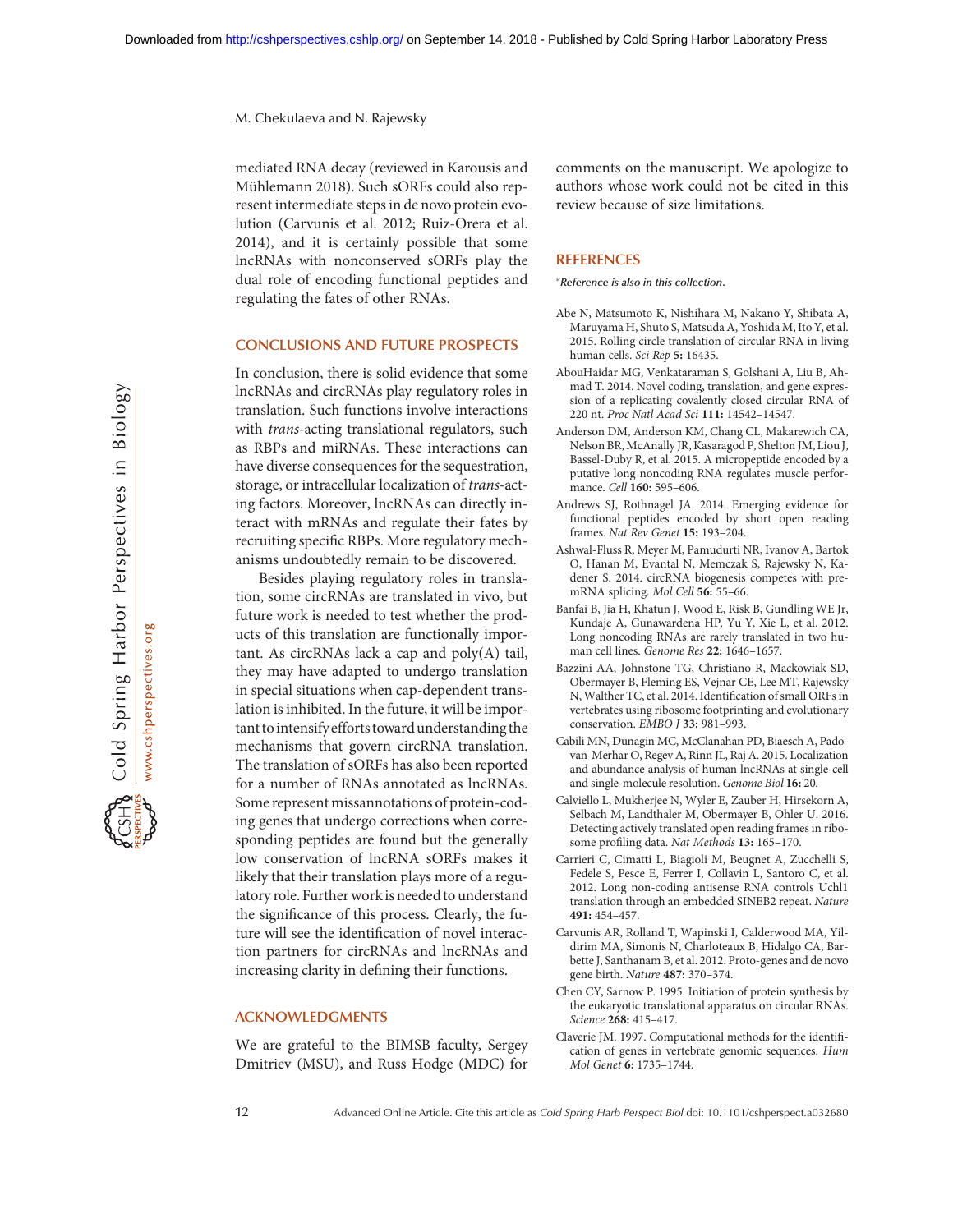- Cocquerelle C, Mascrez B, Hetuin D, Bailleul B. 1993. Missplicing yields circular RNA molecules. FASEB J 7: 155– 160.
- Conn SJ, Pillman KA, Toubia J, Conn VM, Salmanidis M, Phillips CA, Roslan S, Schreiber AW, Gregory PA, Goodall GJ. 2015. The RNA binding protein quaking regulates formation of circRNAs. Cell 160: 1125–1134.
- Csepany T, Lin A, Baldick CJ Jr, Beemon K. 1990. Sequence specificity of mRNA  $N^6$ -adenosine methyltransferase. J Biol Chem 265: 20117–20122.
- Delaleau M, Borden KL. 2015. Multiple export mechanisms for mRNAs. Cells 4: 452–473.
- Derrien T, Johnson R, Bussotti G, Tanzer A, Djebali S, Tilgner H, Guernec G, Martin D, Merkel A, Knowles DG, et al. 2012. The GENCODE v7 catalog of human long noncoding RNAs: Analysis of their gene structure, evolution, and expression. Genome Res 22: 1775–1789.
- Dinkel H, Van Roey K, Michael S, Kumar M, Uyar B, Altenberg B, Milchevskaya V, Schneider M, Kuhn H, Behrendt A, et al. 2016. ELM 2016—Data update and new functionality of the eukaryotic linear motif resource. Nucleic Acids Res 44: D294–D300.
- Djebali S, Davis CA, Merkel A, Dobin A, Lassmann T, Mortazavi A, Tanzer A, Lagarde J, Lin W, Schlesinger F, et al. 2012. Landscape of transcription in human cells. Nature 489: 101–108.
- D'Lima NG, Ma J, Winkler L, Chu Q, Loh KH, Corpuz EO, Budnik BA, Lykke-Andersen J, Saghatelian A, Slavoff SA. 2017. A human microprotein that interacts with the mRNA decapping complex. Nat Chem Biol 13: 174–180.
- Dubin RA, Kazmi MA, Ostrer H. 1995. Inverted repeats are necessary for circularization of the mouse testis Sry transcript. Gene 167: 245–248.
- Duchaine TF, Fabian MR. 2018. Mechanistic insights into microRNA-mediated gene silencing. Cold Spring Harb Perspect Biol doi: 10.1101/cshperspect.a032771.
- Duncan CD, Mata J. 2014. The translational landscape of fission-yeast meiosis and sporulation. Nat Struct Mol Biol 21: 641–647.
- Ebbesen KK, Kjems J, Hansen TB. 2016. Circular RNAs: Identification, biogenesis and function. Biochim Biophys Acta 1859: 163–168.
- Frith MC, Forrest AR, Nourbakhsh E, Pang KC, Kai C, Kawai J, Carninci P, Hayashizaki Y, Bailey TL, Grimmond SM. 2006. The abundance of short proteins in the mammalian proteome. PLoS Genet 2: e52.
- Galindo MI, Pueyo JI, Fouix S, Bishop SA, Couso JP. 2007. Peptides encoded by short ORFs control development and define a new eukaryotic gene family. PLoS Biol 5: e106.
- Gao Y, Wang J, Zhao F. 2015. CIRI: An efficient and unbiased algorithm for de novo circular RNA identification. Genome Biol 16: 4.
- Gennarino VA, Singh RK, White JJ, De Maio A, Han K, Kim JY, Jafar-Nejad P, di Ronza A, Kang H, Sayegh LS, et al. 2015. Pumilio1 haploinsufficiency leads to SCA1-like neurodegeneration by increasing wild-type Ataxin1 levels. Cell 160: 1087–1098.
- Glazar P, Papavasileiou P, Rajewsky N. 2014. circBase: A database for circular RNAs. RNA 20: 1666–1670.
- Gong C, Maquat LE. 2011. lncRNAs transactivate STAU1 mediated mRNA decay by duplexing with 3' UTRs via Alu elements. Nature 470: 284–288.
- Grosswendt S, Filipchyk A, Manzano M, Klironomos F, Schilling M, Herzog M, Gottwein E, Rajewsky N. 2014. Unambiguous identification of miRNA:target site interactions by different types of ligation reactions. Mol Cell 54: 1042–1054.
- Guo JU, Agarwal V, Guo H, Bartel DP. 2014. Expanded identification and characterization of mammalian circular RNAs. Genome Biol 15: 409.
- Guttman M, Russell P, Ingolia NT, Weissman JS, Lander ES. 2013. Ribosome profiling provides evidence that large noncoding RNAs do not encode proteins. Cell 154: 240–251.
- Hanada K, Zhang X, Borevitz JO, Li WH, Shiu SH. 2007. A large number of novel coding small open reading frames in the intergenic regions of the Arabidopsis thaliana genome are transcribed and/or under purifying selection. Genome Res 17: 632–640.
- Hanada K, Higuchi-Takeuchi M, Okamoto M, Yoshizumi T, Shimizu M, Nakaminami K, Nishi R, Ohashi C, Iida K, Tanaka M, et al. 2013. Small open reading frames associated with morphogenesis are hidden in plant genomes. Proc Natl Acad Sci 110: 2395–2400.
- Hansen TB, Wiklund ED, Bramsen JB, Villadsen SB, Statham AL, Clark SJ, Kjems J. 2011. miRNA-dependent gene silencing involving Ago2-mediated cleavage of a circular antisense RNA. EMBO J 30: 4414–4422.
- Hansen TB, Jensen TI, Clausen BH, Bramsen JB, Finsen B, Damgaard CK, Kjems J. 2013. Natural RNA circles function as efficient microRNA sponges. Nature 495: 384– 388.
- Harper JE, Miceli SM, Roberts RJ, Manley JL. 1990. Sequence specificity of the human mRNA N6-adenosine methylase in vitro. Nucleic Acids Res 18: 5735–5741.
- Hezroni H, Koppstein D, Schwartz MG, Avrutin A, Bartel DP, Ulitsky I. 2015. Principles of long noncoding RNA evolution derived from direct comparison of transcriptomes in 17 species. Cell Rep 11: 1110–1122.
- Holcik M, Sonenberg N. 2005. Translational control in stress and apoptosis. Nat Rev Mol Cell Biol 6: 318–327.
- Ingolia NT, Ghaemmaghami S, Newman JR, Weissman JS. 2009. Genome-wide analysis in vivo of translation with nucleotide resolution using ribosome profiling. Science 324: 218–223.
- Ingolia NT, Lareau LF, Weissman JS. 2011. Ribosome profiling of mouse embryonic stem cells reveals the complexity and dynamics of mammalian proteomes. Cell 147: 789–802.
- Ingolia NT, Brar GA, Stern-Ginossar N, Harris MS, Talhouarne GJ, Jackson SE, Wills MR, Weissman JS. 2014. Ribosome profiling reveals pervasive translation outside of annotated protein-coding genes. Cell Rep 8: 1365– 1379.
- Ingolia NT, Hussmann JA, Weissman JS. 2018. Ribosome profiling: Global views of translation. Cold Spring Harb Perspect Biol doi: 10.1101/cshperspect.a032698.
- Ivanov A, Memczak S, Wyler E, Torti F, Porath HT, Orejuela MR, Piechotta M, Levanon EY, Landthaler M, Dieterich C, et al. 2015. Analysis of intron sequences reveals hall-

Advanced Online Article. Cite this article as Cold Spring Harb Perspect Biol doi: 10.1101/cshperspect.a032680 13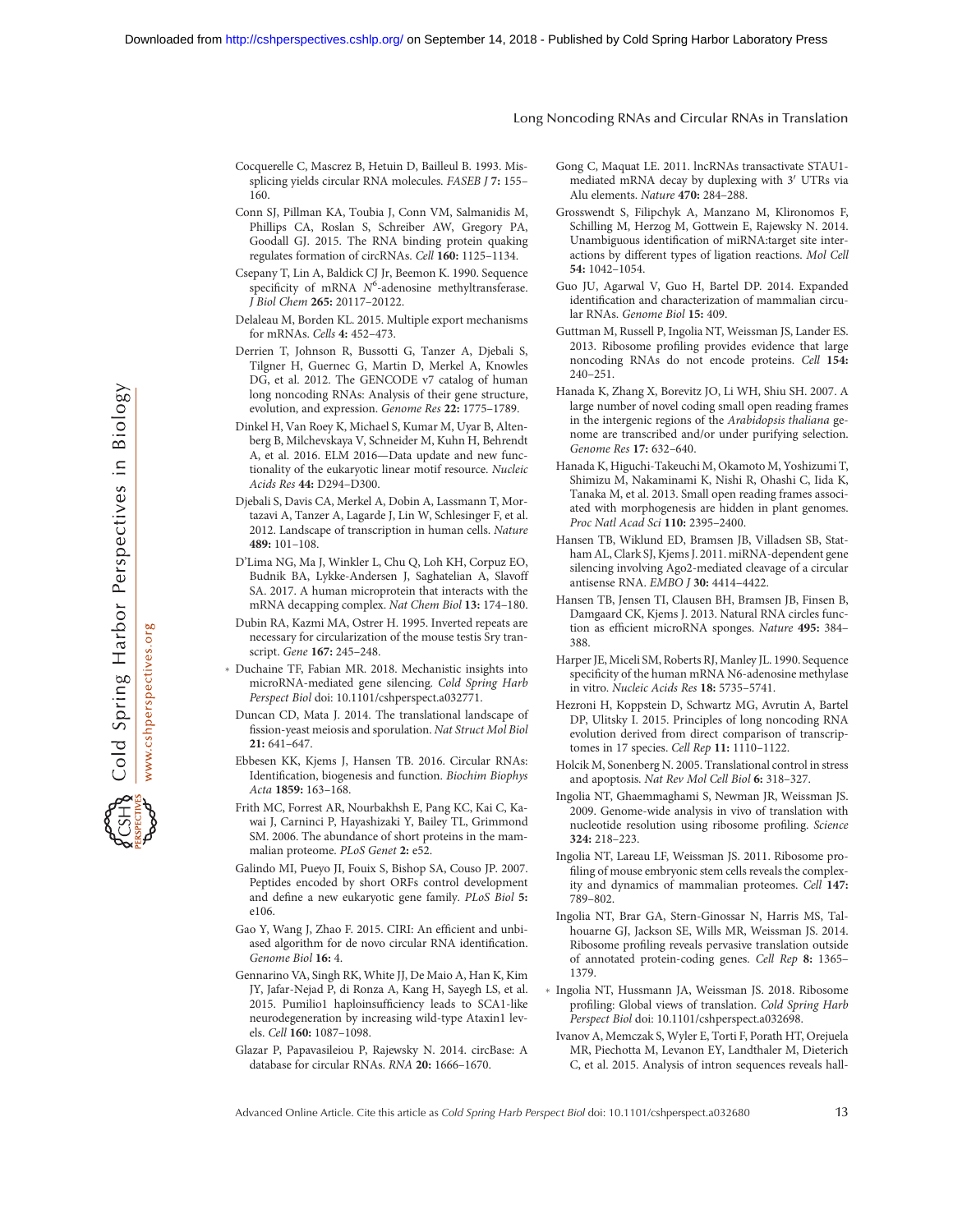marks of circular RNA biogenesis in animals. Cell Rep 10: 170–177.

- Jackson RJ. 2005. Alternative mechanisms of initiating translation of mammalian mRNAs. Biochem Soc Trans 33: 1231–1241.
- Jeck WR, Sharpless NE. 2014. Detecting and characterizing circular RNAs. Nat Biotechnol 32: 453–461.
- Jeck WR, Sorrentino JA, Wang K, Slevin MK, Burd CE, Liu J, Marzluff WF, Sharpless NE. 2013. Circular RNAs are abundant, conserved, and associated with ALU repeats. RNA 19: 141–157.
- Jonas S, Izaurralde E. 2015. Towards a molecular understanding of microRNA-mediated gene silencing. Nat Rev Genet 16: 421–433.
- Karousis ED, Mühlemann O. 2018. Nonsense-mediated mRNA decay begins where translation ends. Cold Spring Harb Perspect Biol doi: 10.1101/cshperspect.a032862.
- Konarska M, Filipowicz W, Domdey H, Gross HJ. 1981. Binding of ribosomes to linear and circular forms of the 5'-terminal leader fragment of tobacco-mosaic-virus RNA. Eur J Biochem 114: 221–227.
- Kondo T, Hashimoto Y, Kato K, Inagaki S, Hayashi S, Kageyama Y. 2007. Small peptide regulators of actin-based cell morphogenesis encoded by a polycistronic mRNA. Nat Cell Biol 9: 660–665.
- Kondo T, Plaza S, Zanet J, Benrabah E, Valenti P, Hashimoto Y, Kobayashi S, Payre F, Kageyama Y. 2010. Small peptides switch the transcriptional activity of Shavenbaby during Drosophila embryogenesis. Science 329: 336–339.
- Kozak M. 1978. How do eucaryotic ribosomes select initiation regions in messenger RNA? Cell 15: 1109–1123.
- Kozak M. 1979. Inability of circular mRNA to attach to eukaryotic ribosomes. Nature 280: 82–85.
- Kwan T, Thompson SR. 2018. Noncanonical translation initiation in eukaryotes. Cold Spring Harb Perspect Biol doi: 10.1101/cshperspect.a032672.
- Lasda E, Parker R. 2014. Circular RNAs: Diversity of form and function. RNA 20: 1829–1842.
- Lease KA, Walker JC. 2006. The Arabidopsis unannotated secreted peptide database, a resource for plant peptidomics. Plant Physiol 142: 831–838.
- Lee C, Zeng J, Drew BG, Sallam T, Martin-Montalvo A, Wan J, Kim SJ, Mehta H, Hevener AL, de Cabo R, et al. 2015. The mitochondrial-derived peptide MOTS-c promotes metabolic homeostasis and reduces obesity and insulin resistance. Cell Metab 21: 443–454.
- Lee S, Kopp F, Chang TC, Sataluri A, Chen B, Sivakumar S, Yu H, Xie Y, Mendell JT. 2016. Noncoding RNA NORAD regulates genomic stability by sequestering PUMILIO proteins. Cell 164: 69–80.
- Legnini I, Di Timoteo G, Rossi F, Morlando M, Briganti F, Sthandier O, Fatica A, Santini T, Andronache A, Wade M, et al. 2017. circ-ZNF609 is a circular RNA that can be translated and functions in myogenesis. Mol Cell 66: 22–37.e29.
- Li B, Dai Q, Li L, Nair M, Mackay DR, Dai X. 2002. Ovol2, a mammalian homolog of Drosophila ovo: Gene structure, chromosomal mapping, and aberrant expression in blind-sterile mice. Genomics 80: 319–325.
- Liang D, Wilusz JE. 2014. Short intronic repeat sequences facilitate circular RNA production. Genes Dev 28: 2233– 2247.
- Liberman N, Gandin V, Svitkin YV, David M, Virgili G, Jaramillo M, Holcik M, Nagar B, Kimchi A, Sonenberg N. 2015. DAP5 associates with eIF2β and eIF4AI to promote internal ribosome entry site driven translation. Nucleic Acids Res 43: 3764–3775.
- Lin MF, Jungreis I, Kellis M. 2011. PhyloCSF: A comparative genomics method to distinguish protein coding and noncoding regions. Bioinformatics 27: i275–i282.
- Mackowiak SD, Zauber H, Bielow C, Thiel D, Kutz K, Calviello L, Mastrobuoni G, Rajewsky N, Kempa S, Selbach M, et al. 2015. Extensive identification and analysis of conserved small ORFs in animals. Genome Biol 16: 179.
- Magny EG, Pueyo JI, Pearl FM, Cespedes MA, Niven JE, Bishop SA, Couso JP. 2013. Conserved regulation of cardiac calcium uptake by peptides encoded in small open reading frames. Science 341: 1116–1120.
- Memczak S, Jens M, Elefsinioti A, Torti F, Krueger J, Rybak A, Maier L, Mackowiak SD, Gregersen LH, Munschauer M, et al. 2013. Circular RNAs are a large class of animal RNAs with regulatory potency. Nature 495: 333–338.
- Meyer KD, Patil DP, Zhou J, Zinoviev A, Skabkin MA, Elemento O, Pestova TV, Qian SB, Jaffrey SR. 2015. 5' UTR m<sup>6</sup>A promotes cap-independent translation. Cell 163: 999–1010.
- Michel AM, Choudhury KR, Firth AE, Ingolia NT, Atkins JF, Baranov PV. 2012. Observation of dually decoded regions of the human genome using ribosome profiling data. Genome Res 22: 2219–2229.
- Miller MA, Olivas WM. 2011. Roles of Puf proteins in mRNA degradation and translation. Wiley Interdiscip Rev RNA 2: 471–492.
- Mukherjee N, Calviello L, Hirsekorn A, de Pretis S, Pelizzola M, Ohler U. 2017. Integrative classification of human coding and noncoding genes through RNA metabolism profiles. Nat Struct Mol Biol 24: 86–96.
- Nelson BR, Makarewich CA, Anderson DM, Winders BR, Troupes CD, Wu F, Reese AL, McAnally JR, Chen X, Kavalali ET, et al. 2016. A peptide encoded by a transcript annotated as long noncoding RNA enhances SERCA activity in muscle. Science 351: 271–275.
- Pamudurti NR, Bartok O, Jens M, Ashwal-Fluss R, Stottmeister C, Ruhe L, Hanan M, Wyler E, Perez-Hernandez D, Ramberger E, et al. 2017. Translation of CircRNAs. Mol Cell 66: 9–21.e27.
- Pasman Z, Been MD, Garcia-Blanco MA. 1996. Exon circularization in mammalian nuclear extracts. RNA 2: 603– 610.
- Peer E, Moshitch-Moshkovitz S, Rechavi G, Dominissini D. 2018. The epitranscriptome in translation regulation. Cold Spring Harb Perspect Biol doi: 10.1101/cshperspect. a032623.
- Perry RB, Ulitsky I. 2016. The functions of long noncoding RNAs in development and stem cells. Development 143: 3882–3894.
- Piwecka M, Glazar P, Hernandez-Miranda LR, Memczak S, Wolf SA, Rybak-Wolf A, Filipchyk A, Klironomos F, Cerda Jara CA, Fenske P, et al. 2017. Loss of a mammalian

Cold Spring Harbor Perspectives in Biology

www.cshperspectives.org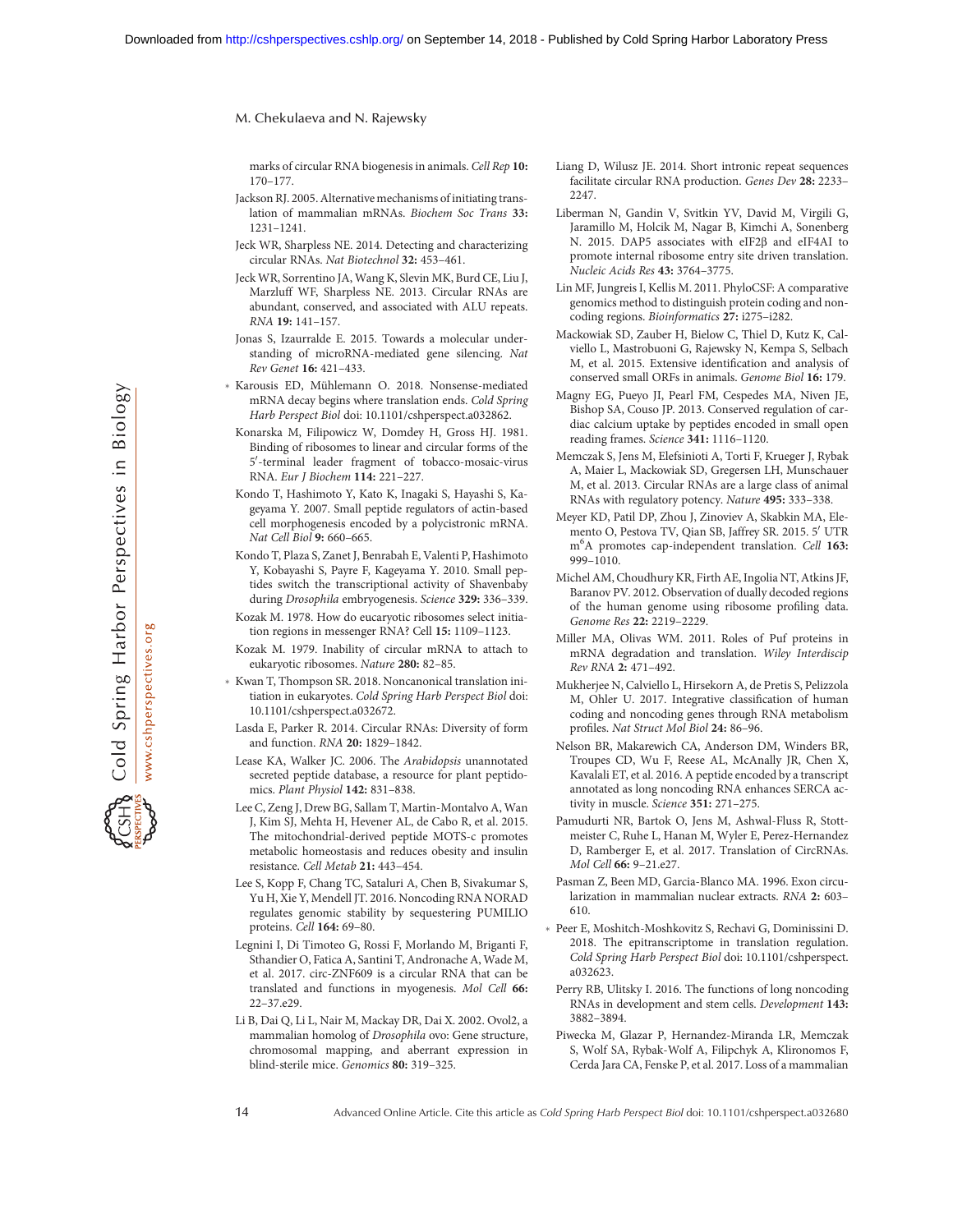circular RNA locus causes miRNA deregulation and affects brain function. Science 357: eaam8526.

- Prabakaran S, Hemberg M, Chauhan R, Winter D, Tweedie-Cullen RY, Dittrich C, Hong E, Gunawardena J, Steen H, Kreiman G, et al. 2014. Quantitative profiling of peptides from RNAs classified as noncoding. Nat Commun 5: 5429.
- Ruiz-Orera J, Messeguer X, Subirana JA, Alba MM. 2014. Long non-coding RNAs as a source of new peptides. eLife 3: e03523.
- Rybak-Wolf A, Stottmeister C, Glazar P, Jens M, Pino N, Giusti S, Hanan M, Behm M, Bartok O, Ashwal-Fluss R, et al. 2015. Circular RNAs in the mammalian brain are highly abundant, conserved, and dynamically expressed. Mol Cell 58: 870–885.
- Saghatelian A, Couso JP. 2015. Discovery and characterization of smORF-encoded bioactive polypeptides. Nat Chem Biol 11: 909–916.
- Saigoh K, Wang YL, Suh JG, Yamanishi T, Sakai Y, Kiyosawa H, Harada T, Ichihara N, Wakana S, Kikuchi T, et al. 1999. Intragenic deletion in the gene encoding ubiquitin carboxy-terminal hydrolase in gad mice. Nat Genet 23: 47–51.
- Salzman J. 2016. Circular RNA expression: Its potential regulation and function. Trends Genet 32: 309–316.
- Salzman J, Gawad C, Wang PL, Lacayo N, Brown PO. 2012. Circular RNAs are the predominant transcript isoform from hundreds of human genes in diverse cell types. PLoS ONE 7: e30733.
- Salzman J, Chen RE, Olsen MN, Wang PL, Brown PO. 2013. Cell-type specific features of circular RNA expression. PLoS Genet 9: e1003777.
- Slavoff SA, Mitchell AJ, Schwaid AG, Cabili MN, Ma J, Levin JZ, Karger AD, Budnik BA, Rinn JL, Saghatelian A. 2013. Peptidomic discovery of short open reading frame-encoded peptides in human cells. Nat Chem Biol 9: 59–64.
- Smith JE, Alvarez-Dominguez JR, Kline N, Huynh NJ, Geisler S, Hu W, Coller J, Baker KE. 2014. Translation of small open reading frames within unannotated RNA transcripts in Saccharomyces cerevisiae. Cell Rep 7: 1858– 1866.
- Szabo L, Morey R, Palpant NJ, Wang PL, Afari N, Jiang C, Parast MM, Murry CE, Laurent LC, Salzman J. 2015. Statistically based splicing detection reveals neural enrichment and tissue-specific induction of circular RNA during human fetal development. Genome Biol 16: 126.
- Terenin IM, Andreev DE, Dmitriev SE, Shatsky IN. 2013. A novel mechanism of eukaryotic translation initiation that is neither m<sup>7</sup>G-cap-, nor IRES-dependent. Nucleic Acids Res 41: 1807–1816.
- Terenin IM, Smirnova VV, Andreev DE, Dmitriev SE, Shatsky IN. 2017. A researcher's guide to the galaxy of IRESs. Cell Mol Life Sci 74: 1431–1455.
- Tichon A, Gil N, Lubelsky Y, Havkin Solomon T, Lemze D, Itzkovitz S, Stern-Ginossar N, Ulitsky I. 2016. A conserved abundant cytoplasmic long noncoding RNA modulates repression by Pumilio proteins in human cells. Nat Commun 7: 12209.
- Van Eden ME, Byrd MP, Sherrill KW, Lloyd RE. 2004. Demonstrating internal ribosome entry sites in eukaryotic mRNAs using stringent RNA test procedures. RNA 10: 720–730.
- Wang Y, Wang Z. 2015. Efficient backsplicing produces translatable circular mRNAs. RNA 21: 172–179.
- Wang X, Zhao BS, Roundtree IA, Lu Z, Han D, Ma H, Weng X, Chen K, Shi H, He C. 2015. N<sup>6</sup>-methyladenosine modulates messenger RNA translation efficiency. Cell 161: 1388–1399.
- Wang K, Long B, Liu F, Wang JX, Liu CY, Zhao B, Zhou LY, Sun T, Wang M, Yu T, et al. 2016. A circular RNA protects the heart from pathological hypertrophy and heart failure by targeting miR-223. Eur Heart J 37: 2602–2611.
- Yang Y, Fan X, Mao M, Song X, Wu P, Zhang Y, Jin Y, Yang Y, Chen LL, Wang Y, et al. 2017. Extensive translation of circular RNAs driven by  $N^6$ -methyladenosine. Cell Res 27: 626–641.
- You X, Vlatkovic I, Babic A, Will T, Epstein I, Tushev G, Akbalik G, Wang M, Glock C, Quedenau C, et al. 2015. Neural circular RNAs are derived from synaptic genes and regulated by development and plasticity. Nat Neurosci 18: 603–610.
- Zappulo A, van den Bruck D, Ciolli Mattioli C, Franke V, Imami K, McShane E, Moreno-Estelles M, Calviello L, Filipchyk A, Peguero-Sanchez E, et al. 2017. RNA localization is a key determinant of neurite-enriched proteome. Nat Commun 8: 583.
- Zhang XO, Wang HB, Zhang Y, Lu X, Chen LL, Yang L. 2014. Complementary sequence-mediated exon circularization. Cell 159: 134–147.
- Zhang Y, Xue W, Li X, Zhang J, Chen S, Zhang JL, Yang L, Chen LL. 2016. The biogenesis of nascent circular RNAs. Cell Rep 15: 611–624.